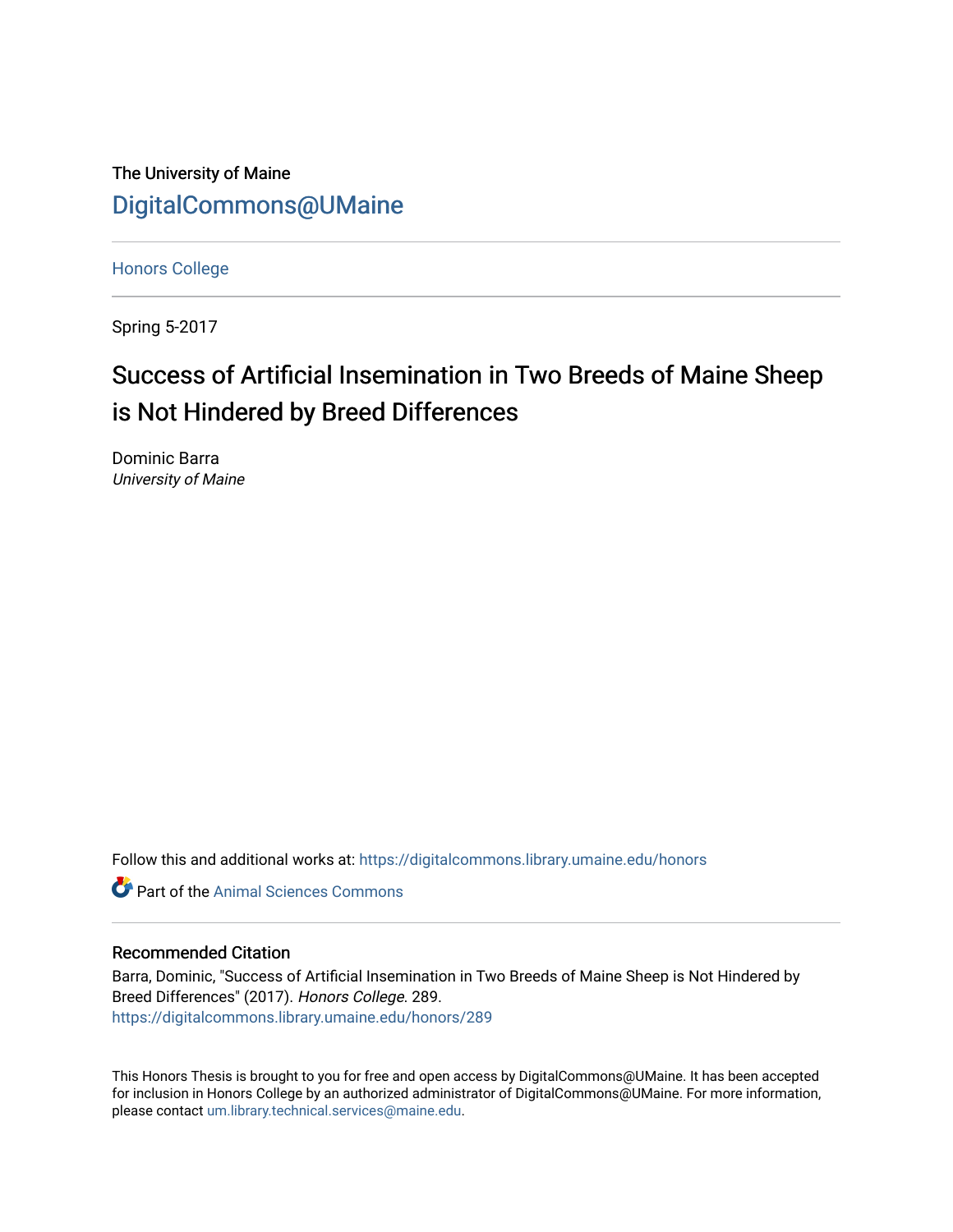# SUCCESS OF ARTIFICIAL INSEMINATION IN TWO BREEDS OF MAINE SHEEP

# IS NOT HINDERED BY BREED DIFFERENCES

by

Dominic Barra

A Thesis Submitted in Partial Fulfillment of the Requirements for a Degree with Honors (Animal and Veterinary Sciences)

The Honors College

University of Maine

May 2017

Advisory Committee:

Dr. James Weber, Associate Professor and Animal and Veterinary Sciences, Advisor David Marcinkowski, Associate Professor of Animal and Veterinary Sciences Dr. Anne Lichtenwalner, Associate Professor of Cooperative Extension Frank Dudish, Physics Lecturer Samantha Jones, Professor of Art and Preceptor, Honors College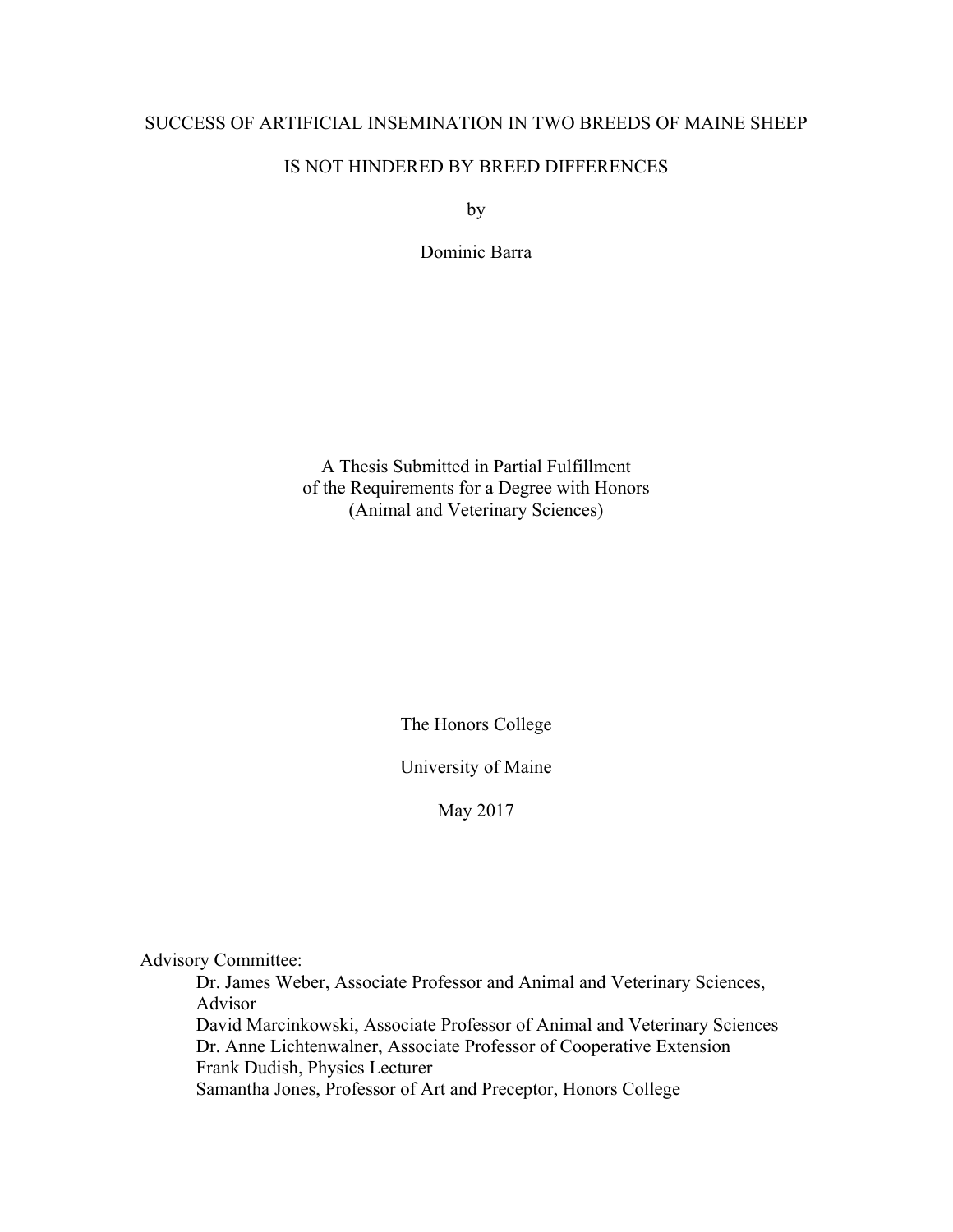## **Abstract**

The use of artificial insemination (AI) on sheep is an emerging field of research in the United States. Rates of AI success for frozen-thawed semen have been consistently lower than 30%; this makes long-term sperm storage for commercial use difficult. The method and semen extender used in this study were developed in Iceland and has consistently achieved success rates of 60% or higher. This study was designed to examine the effectiveness of this Icelandic method of AI in both Icelandic and East Friesian breeds of sheep. The results of our study show that East Friesian ewes achieved a success rate of 94.12% and the Icelandic ewes achieved a success rate of 50%. Although conclusions are limited by the size and design of the study, these results lead us to believe that there is no perceivable breed difference that would inhibit AI success in East Friesian sheep.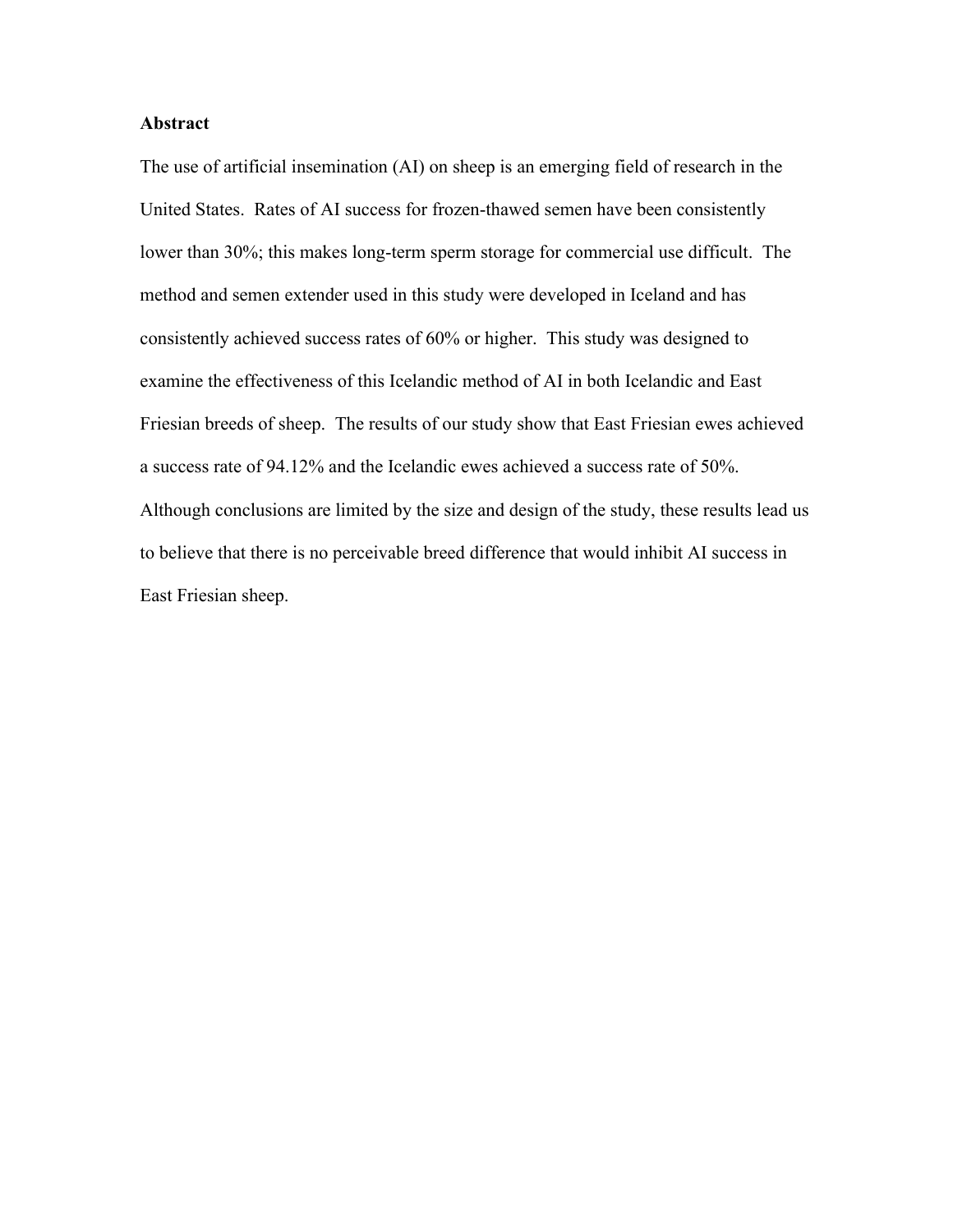## **Acknowledgments**

I would like to extend my thanks to Dr. James Weber for developing the initial research project and his help in making this project a possibility through his knowledge and expertise in the area of artificial insemination. I would also like to extend my gratitude towards my Honors thesis committee for giving me the motivation to push my knowledge and understanding of artificial insemination. My gratitude also extends to the Ewe-Maine sheep club for their assistance in monitoring ewes for heat and assisting with ewe handling.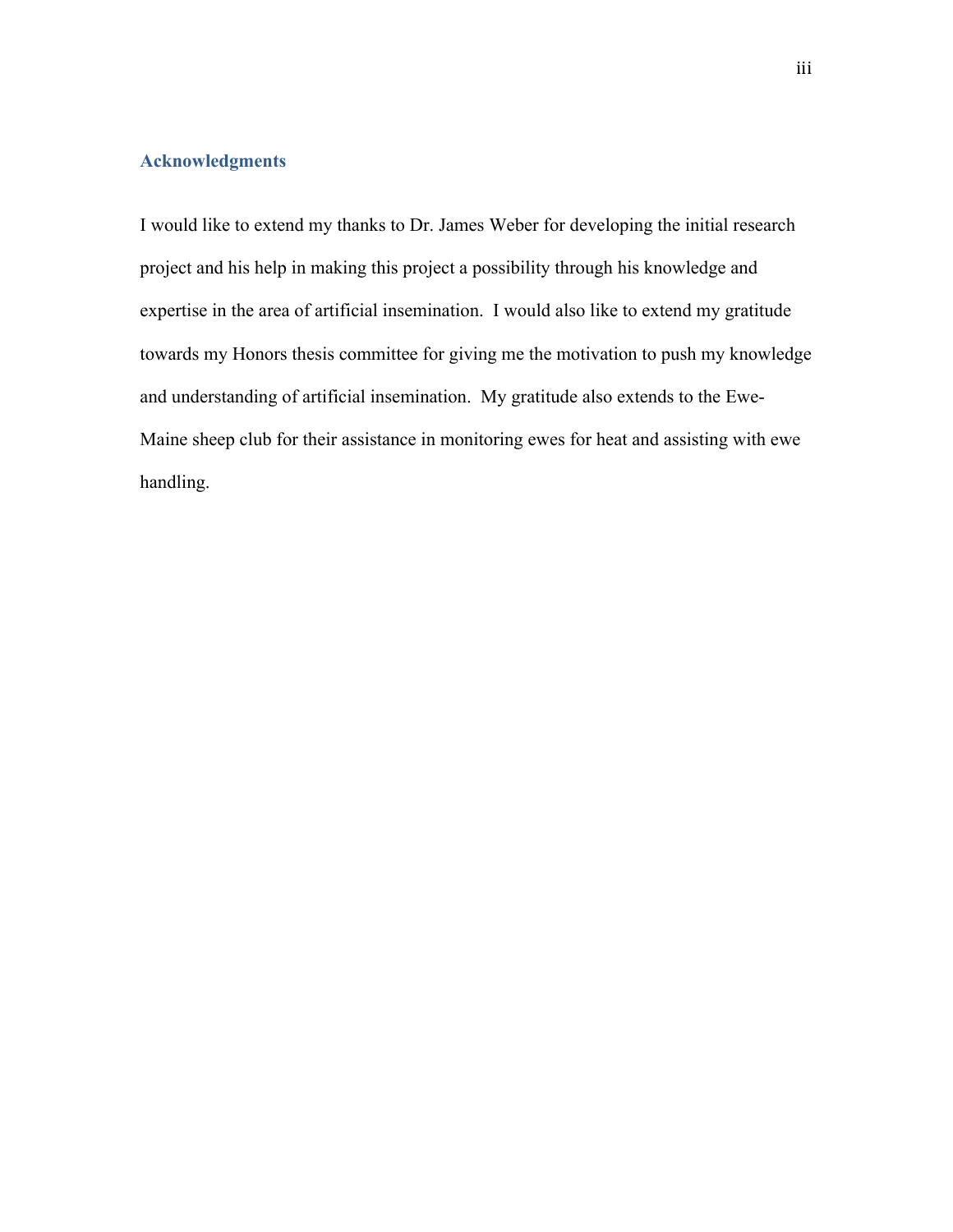# **Table of Contents**

| <b>1. INTRODUCTION</b>             | $\mathbf{1}$   |
|------------------------------------|----------------|
| <b>1.1 BACKGROUND</b>              | 1              |
| <b>1.2 HYPOTHESIS</b>              | $\overline{7}$ |
| 2. MATERIALS AND METHODS           | $\overline{7}$ |
| <b>2.1 SYNCHRONIZATION OF EWES</b> | 8              |
| <b>2.2 RAM COLLECTION</b>          | 10             |
| <b>2.3 INSEMINATION</b>            | 14             |
| <b>2.4 DATA COLLECTION</b>         | 14             |
| 2.5 FIGURES                        | 15             |
| 3. RESULTS                         | 15             |
| <b>3.1 ANALYSIS OF RESULTS</b>     | 15             |
| <b>3.2 TABLES AND FIGURES</b>      | 18             |
| <b>4. DISCUSSION</b>               | 21             |
| <b>5. CONCLUSION</b>               | 25             |
| <b>REFERENCES</b>                  | 26             |
| <b>AUTHOR'S BIOGRAPHY</b>          | 28             |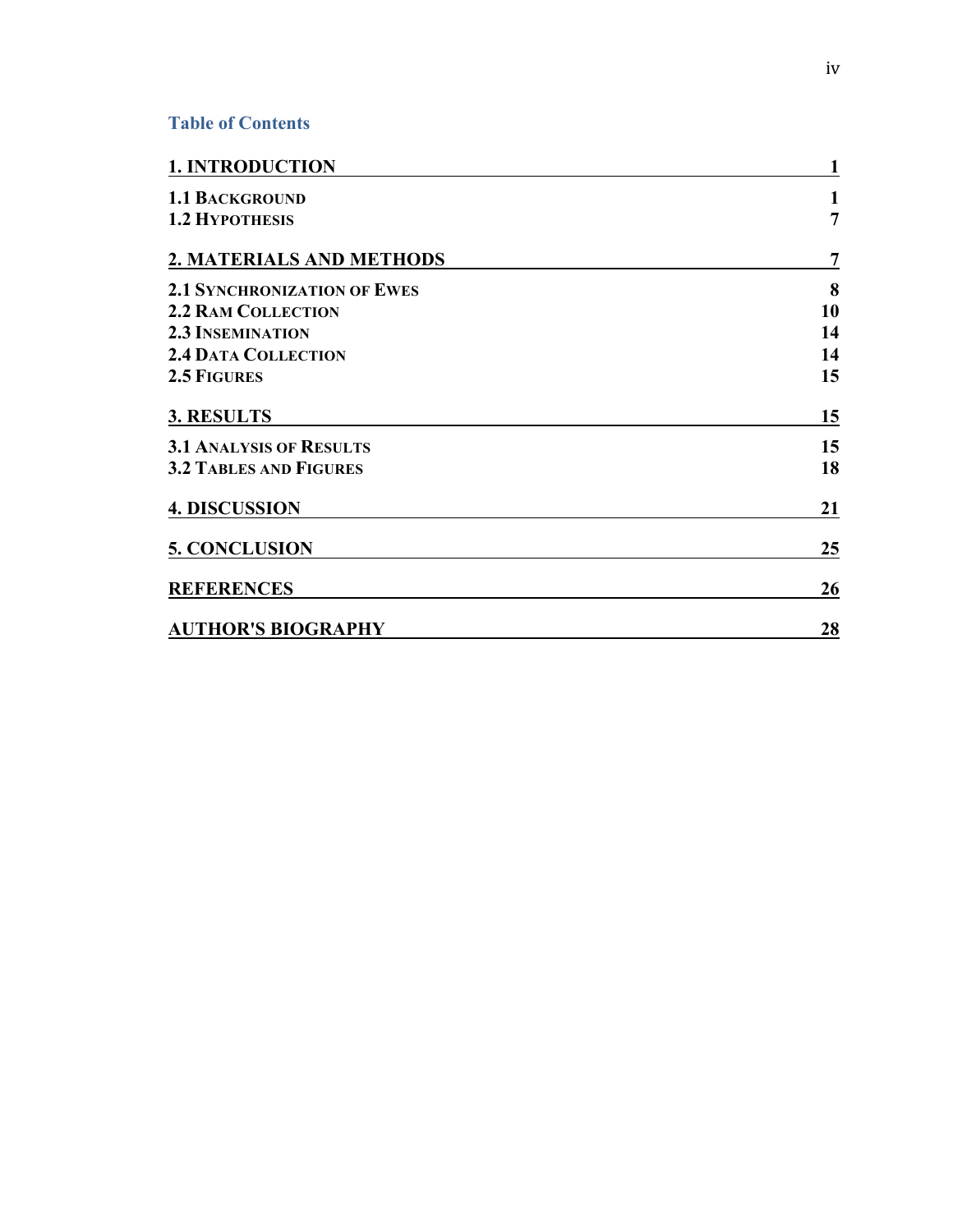#### **1. Introduction**

#### **1.1 Background**

Recently the United States of America Customs regulations have become stricter on the importation of biological materials that may be vectors for disease [1]. The new regulations require a Center for Disease Control (CDC) certificate, which enforces a expensive testing on rams to prevent the spread of disease to the U.S.. This certification is leading many farmers in Iceland to stop exporting semen to America. The lack of semen being imported to some farms in Maine has caused a genetic standstill in most flocks since it is more difficult to select the best rams for mating due to distance. Our work on artificial insemination methods is important now due to the recent changes in Customs regulations leading to the inhibition of the importation of strong Icelandic sheep genes for U.S. flocks.

It is also important to examine how other breeds of sheep, such as the East Friesian breed, respond with the Icelandic process of artificial insemination (AI) as a method of improving genetics as well as preventing the spread of diseases from the transportation of rams to other farms for reproduction. The use of AI can improve both the welfare of the animal and advance the field of sheep genetics. The elimination of ram movement means that flocks are less likely to contract preventable diseases and parasites, improving animal welfare. The use of semen collection in breeding also means that more study can be conducted on genetic improvement in sheep flocks.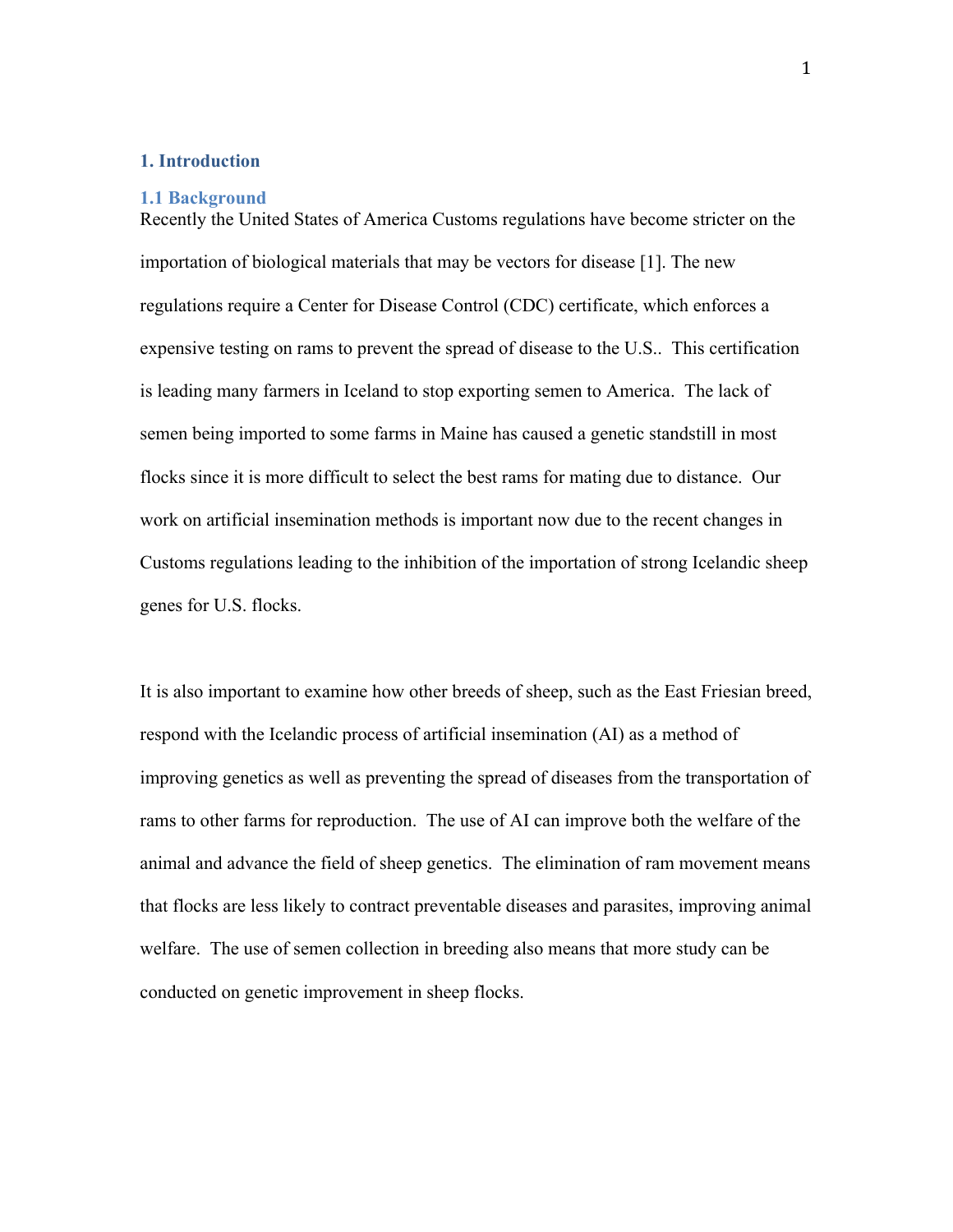In previous studies conducted on UK breeds of sheep the use of fresh semen has yielded pregnancy rates of 70%, while frozen-thawed semen has yielded results closer to 30% [2,3,4]. These UK breeds included: Welsh Mountain draft ewes, Hardy Speckled Faced, Beulah, and Suffolk breeds of sheep. The exception to this general pregnancy rate of frozen-thawed semen is in Norway where they have achieved pregnancy rates in excess of 55% [5]. In these studies some researchers used egg yolk based extenders and some used skimmed milk based extenders.

In Iceland, pregnancy rates from chilled semen have been reported to be above 60% (personal communication, Thorstein Olafsson). This technique has only been shown to be useful on the Icelandic sheep breed due to a lack of implementation of this process with other breeds of sheep. The process includes collecting fresh semen from a ram on the same day as breeding to ensure the semen is still fresh and put in straws, but it is practice to slowly cool the semen down to 5 degrees Celsius using cold water in a thermos. This cooled semen can be transported across the country of Iceland without a decrease in fertility over time. To maintain temperature overnight it is advised to replace the old water with new 5 degree Celsius water [2]. The use of a skimmed milk semen extender with antibiotics may also contribute to the effectiveness of the process.

Iceland has also designed a system of distributing semen, which has yielded its own set of data indicating the effectiveness of AI in this breed, as well as the optimal timing to breed ewes after synchronization [6]. The data collected by Olafsson was only observed in the Icelandic breed of sheep [4]. Compared to other breeds of sheep who have been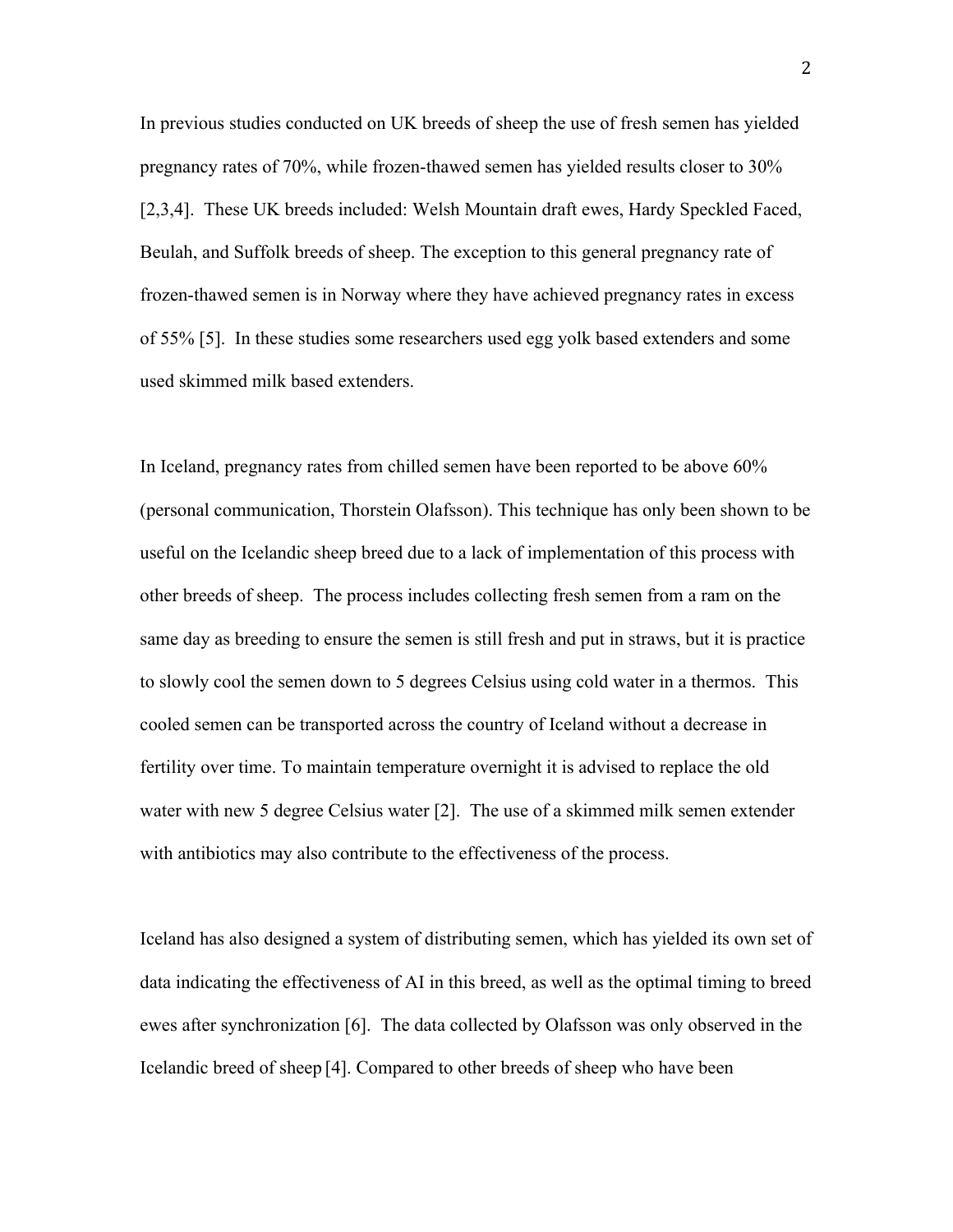extensively used in AI studies, there is a lack of knowledge specifically on how well East Friesian sheep react to AI. This lack of research means that it will be beneficial to begin examining this breed within this study.

The effectiveness of AI on sheep has not been studied extensively, and the United States has not been a major contributor to the study as a whole. A majority of studies have been done in countries where the major livestock raised is sheep, such as England, Ireland and Australia [5,2,3}. If more farmers in the US start raising sheep as livestock, it will be an important agricultural step to begin researching different methods of AI. The implication of artificial insemination in farms will improve biosecurity and improve the wellbeing of animals.

In a comprehensive paper on reproductive management of a flock of ewes [7], multiple techniques for synchronizing estrus using either progesterone or prostaglandin F2 alpha (PGF2a) are explained from a management standpoint. The effectiveness of PGF2a is reduced if ewes were less than 5 days post-estrus, which would suggest that progesterone is the better synchronizing technique if the ewes cycle is unknown at a given time. The only limitation to the use of progesterone is the ability for the delivery apparatus to maintain an effective dose of progesterone to prevent the ewe from returning to estrus after ovulation.

According to the textbook *Pathways to Pregnancy and Parturition* by PL Senger the cervix of a ewe is not a straight line that is typical with most species of animals [8].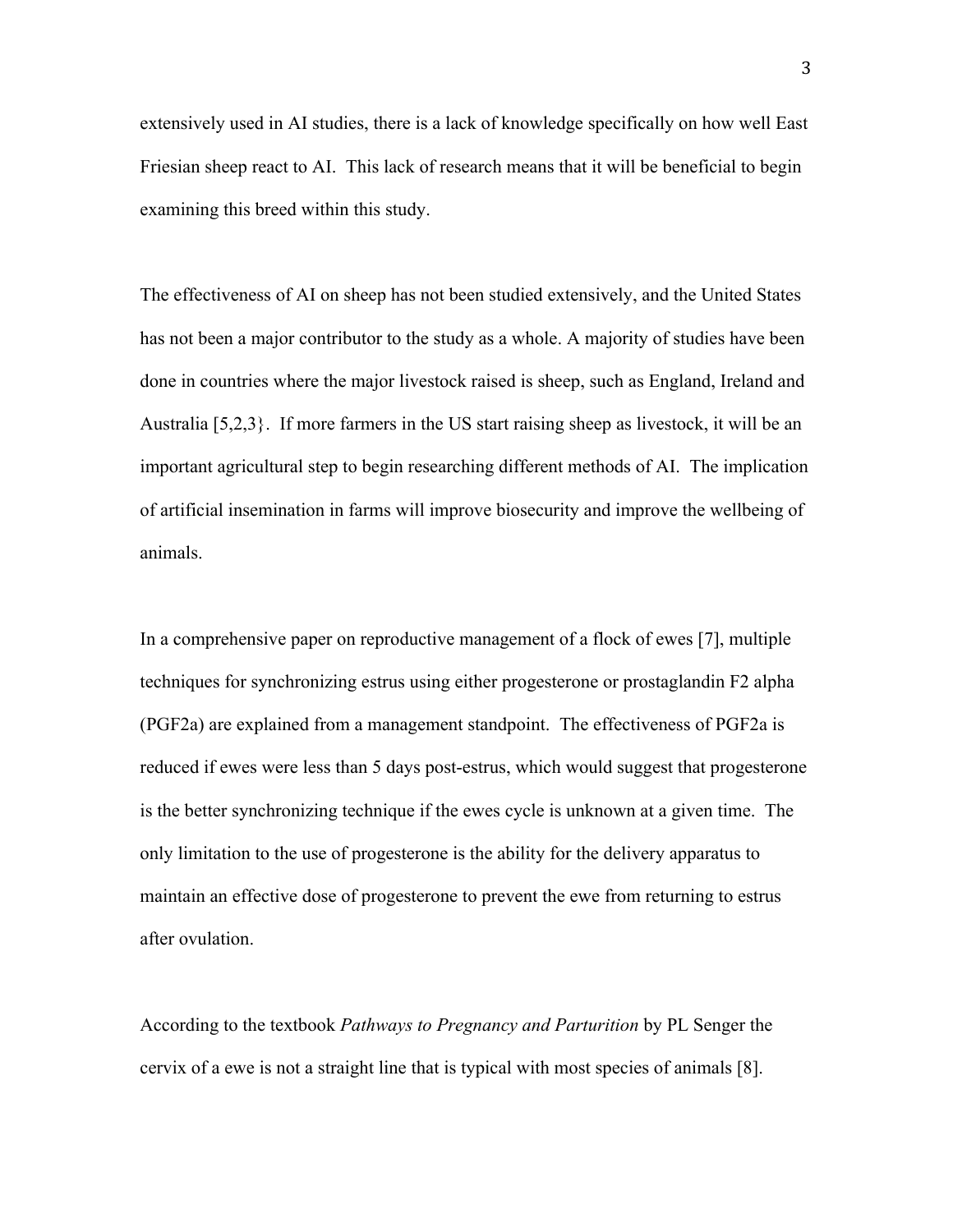There are random protrusions of rings that inhibit any straight path through the cervix, which prohibits the passing of a straight pipette. In order to directly deposit semen into the uterus, a laparoscope is needed to manipulate the straight pipette through the cervix. This procedure is costly for a farmer to perform on all the sheep on a commercial farm, and as such vaginal deposition of semen is the most common and cost effective method of insemination.

The number of ciliated cells within ovine cervix is higher than in other species of animals [9]. This increased number of ciliated cells can contribute to the reason why males depositing semen before the cervix still have high conception rates. It has also been found that during the luteal phase of a ewe's estrus cycle there are higher numbers of ciliated and mucosal cells within the cervix compared to other times during the ewes cycle [10]. While ewes are bred in the estrous phase, this increased number of cilia during the luteal phase illustrates how important cilia are in movement through the cervix.

It has also been found that there is no difference in cervical mucus composition between breeds of sheep that have an effect on inseminated semen motility [11]. This is notable as it means that AI effectiveness is not inhibited by the composition of cervical mucus. With this information one can assume that the formation of privileged pathways within the cervix occurs in a similar way despite the different cervical conformations that could be seen between multiple breeds. Within the cervix there are two types of cervical mucus, thick mucus and viscous mucus, which forms the privileged pathway. The thick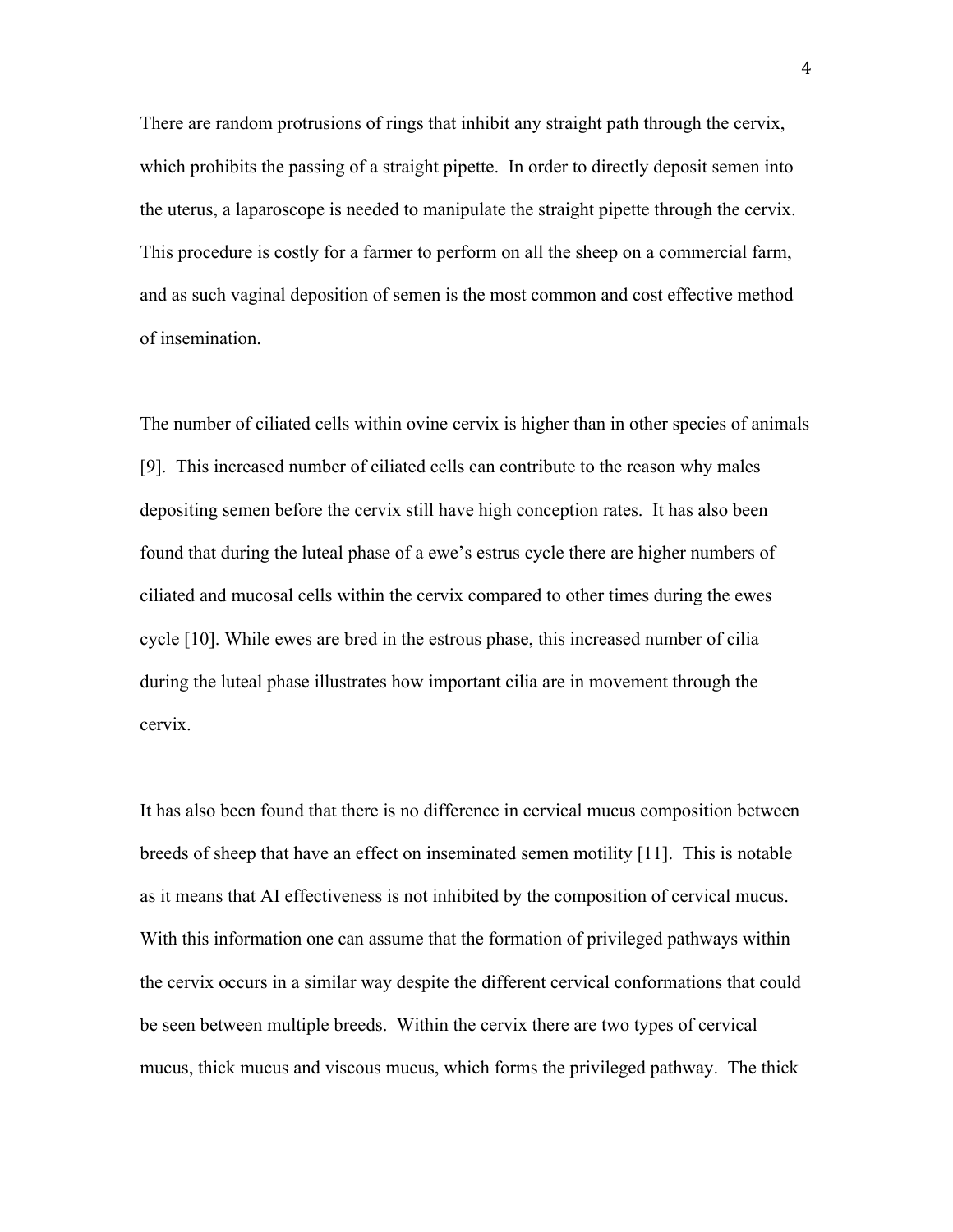mucus is located towards the center of the cervix and pushes sperm that are not motile out of the cervix. The viscous mucus is located closer to the walls of the cervix and allows easier passage of sperm through the cervix, which is called a privileged pathway.

One belief about the reduction in pregnancy rate from frozen-thawed semen is that the seminal coating on the sperm is altered in the freezing process leading to lower rates of conception. A study by Ardon and Suarez on bull sperm [12] found that there was an increase in three different binders of sperm protein (BSP) coatings on sperm, which may be leading to the decrease in fertility as the sperm's coating is not the same as if it were left fresh. Since this study was conducted on bull sperm the exact interaction between the coated sperm and the cervical mucus may not be the exact mode of action, but it is possible that the extender can have similar results in sheep semen.

Sperm require an exogenous substrate to generate energy for motility through oxidative phosphorylation. A majority of this energy comes from sugars in seminal fluids, mainly fructose [13]. The job of the seminal fluid is to aid sperm in its movement through the cervix and allow them to survive until they reach the egg [14, 15], but survival of sperm does not last as long as many breeders would like, with un-extended semen in the right conditions can only last 1 to 2 hours at most. The downside to this process is that there is a buildup of toxic L-amino acid oxidase in the un-extended seminal fluid that can lead to damaging effects to the sperm [16]. As a result, an important component for AI is the semen extender, which acts as a buffer to prevent the toxic buildup in seminal fluid.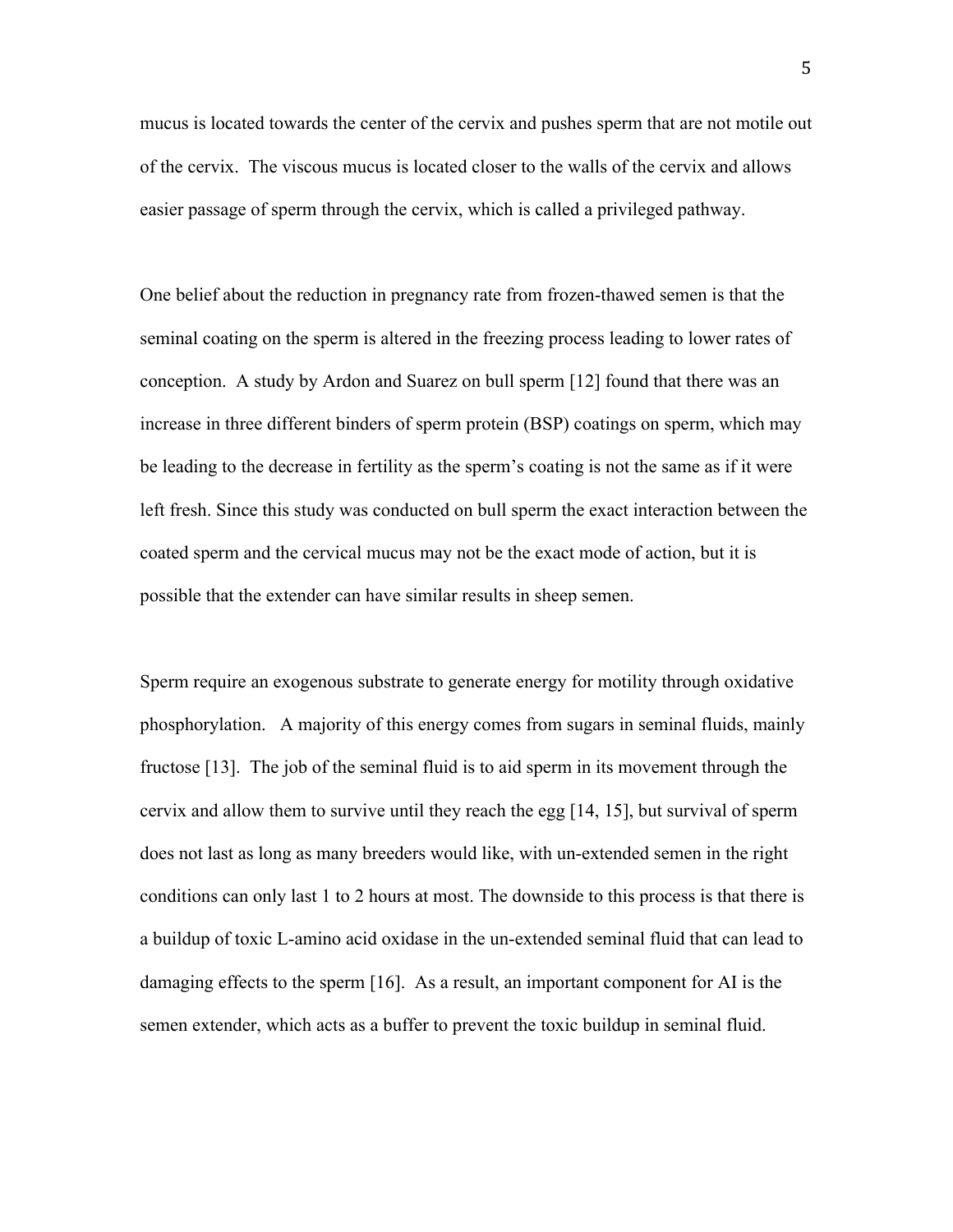Another useful quality of the extender is to provide more nutrients for sperm energy production and motility as it serves as a source of sugars [13].

Extenders typically contain antibiotics in their mixture to prevent the spread to different farms common diseases whose pathogens are typically shed into genital secretions [17]. The most common antibiotics used in extenders are penicillin and streptomycin. Penicillin is an inhibitor of cell wall synthesis in bacteria. Its mode of action is to bind to a protein in a synthesized bacterial cell wall before the polymerization of the peptidoglycan layer [18]. This protein binding leads to the ultimate destruction of the bacterial cell due to the incomplete nature of its cell wall, and this effect can be achieved in both Gram positive and Gram negative bacteria. Streptomycin acts as a protein synthesis inhibitor by interfering with tRNA binding to the ribosomal subunit [19]. This interference prevents the completion of translation, which can be used for both Gram positive and negative bacteria. When these two antibiotics are used in conjunction the potential for disease transmission through seminal fluid is greatly decreased, and the chances of antibiotic-resistant bacteria surviving is also decreased.

In most commercial farms a method that results in early detection of pregnancy has advantages for farmers. The safest and most common method of early detection of pregnancy is the use of ultrasound. With this equipment farmers can immediately get pregnancy results on their flock and record this data before lambing season approaches, and this will allow them to prepare for an estimated number of lambs. Ultrasound data also allows a farmer to know which ewes have had reproductive performance in terms of

6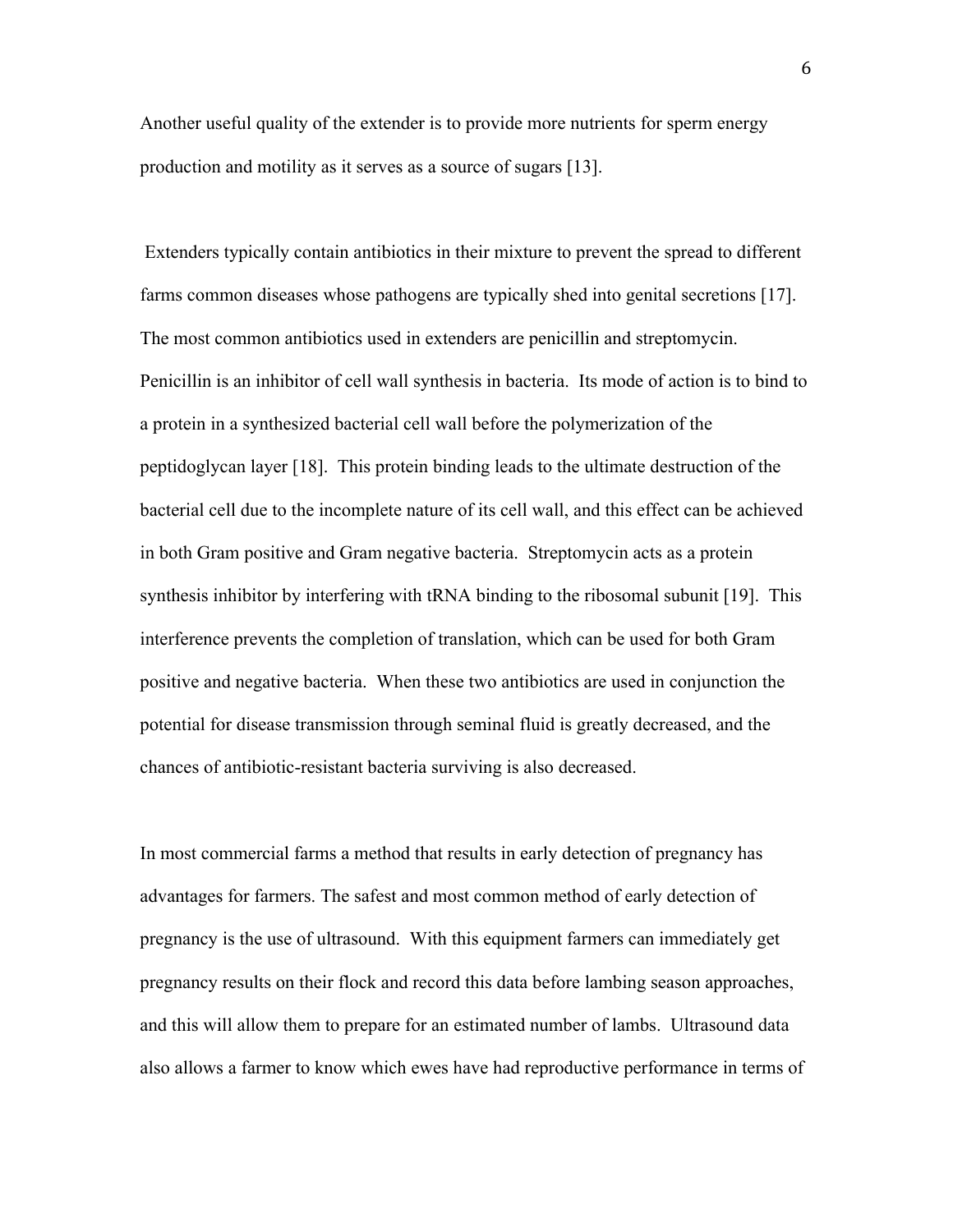getting pregnant, number of lambs, and if these lambs are carried for the full term. In most countries sheep wool is only a byproduct of meat production, and lambs account for a portion of the sheep meat market. The earliest observable sign, based on ultrasonography, of fetal growth in the uterine horns of ewes appears at 21 days into gestation [20]. This knowledge can be applied to accurately determine the results of AI without requiring any non-pregnant ewes to miss lambing season. This means that AI can be performed early in the breeding season, and then ten days after AI a ram can be introduced and allowed to naturally breed with all open ewes to increase the total number of pregnancies. Ultrasonography is useful in this situation because it is possible for a person who is trained in ultrasonography to observe the different stages of pregnancy when there is a ten-day difference.

#### **1.2 Hypothesis**

Due to previous studies of artificial insemination (AI) in Icelandic sheep showing an average success rate of 70% with fresh semen using the Icelandic method of AI. It is hypothesized that the East Friesian breed of sheep will have a reduced effectiveness with the Icelandic method of AI.

#### **2. Materials and Methods**

The sheep used in this study are 16 Icelandic ewes found at the J. Franklin Witter Teaching & Research Center of Orono, ME, and 17 East Friesian ewes from Northern Exposure Farm of Holden, ME. The Icelandic ewes were inseminated with the semen from the Icelandic rams named Little Joe and Garpurson, while the East Friesian ewes were inseminated with semen of East Friesian rams named Monty and LBR. Semen from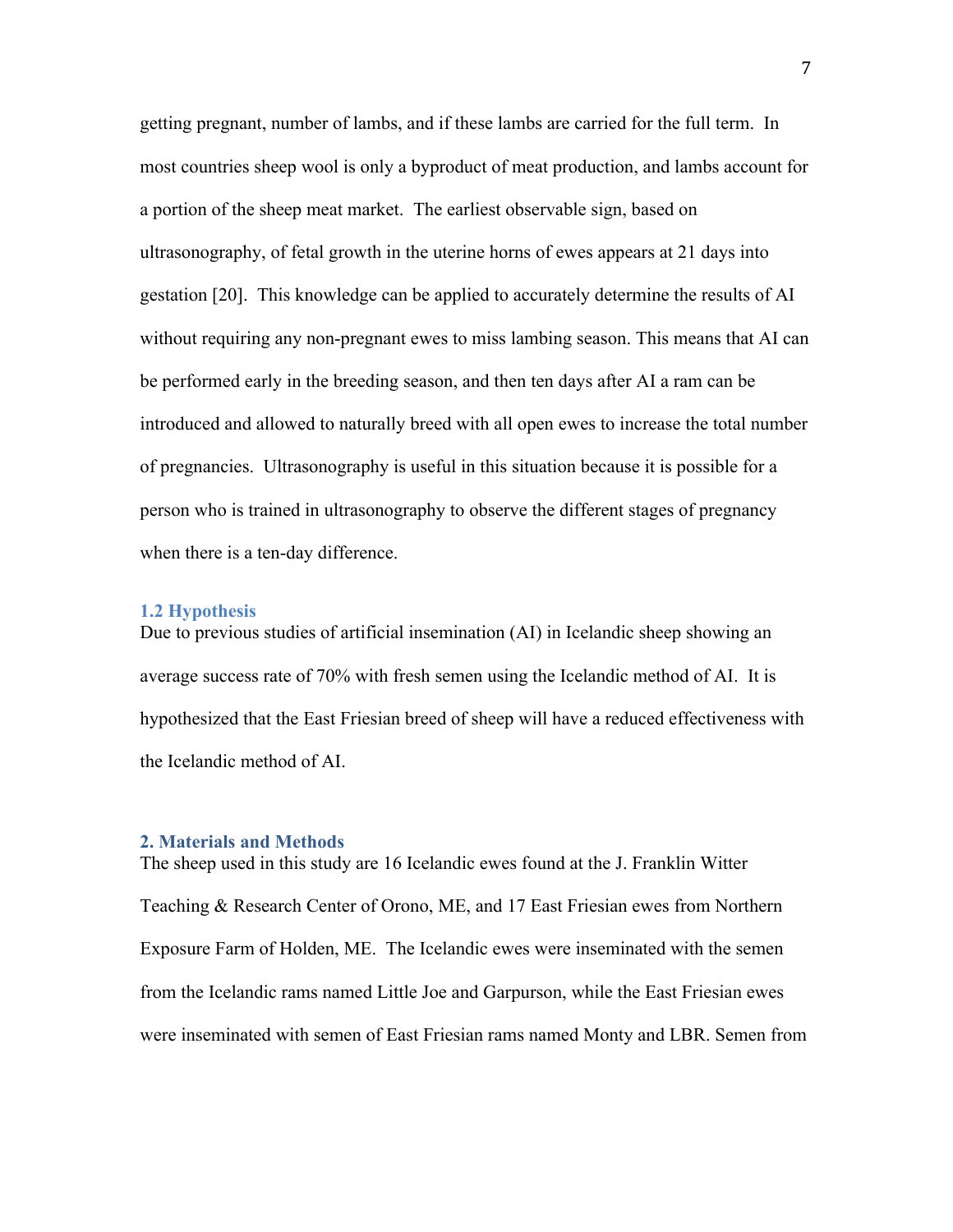both breeds was collected the day of breeding and the ewes were inseminated within 12 hours of their observed heat.

#### **2.1 Synchronization of Ewes**

The first part of our experiment used CIDR's (Controlled Internal Drug Release) that are impregnated with progesterone to synchronize the ewes (Eazi-Breed Sheep CIDR, Zoetis Animal Health, Kalamazoo, MI). The increased level of progesterone imitates the presence of a placenta during pregnancy. This prevents the ewes from going through their estrous cycle. It has been found that CIDR's are more aseptic and less likely to fall out when compared to the progesterone soaked sponges [21]. These were allowed to sit within the ewes for 12 days and primed synchronization of the entire flock [7]. On the eleventh day of CIDR implantation the ewes were given 1 mL of Estrumate, a synthetic prostaglandin  $F_{2\alpha}$  analogue, to lyse the Corpus Luteum (Estrumate, Shering-Plough Animal Health, Summit, NJ). The CIDR was then removed, and ewes came into behavioral estrus (heat) within 2 to 3 days. This heat was skipped and the ewes went through another full estrous cycle until they came into heat a second time after CIDR removal, at which point the East Friesian ewes were bred. Due to time constraints with the Icelandic ewes, we were required to skip their second heat and wait for the third, approximately 30 days after CIDR removal. In an effort to preserve the synchronization of ewes so that they will be primed for insemination, we gave every Icelandic ewe a second dose of Estrumate.

We then inseminated two ewes artificially with chilled semen, before shifting to fresh semen with the rest of the ewes due to one ram being unsuitable for chilled semen. The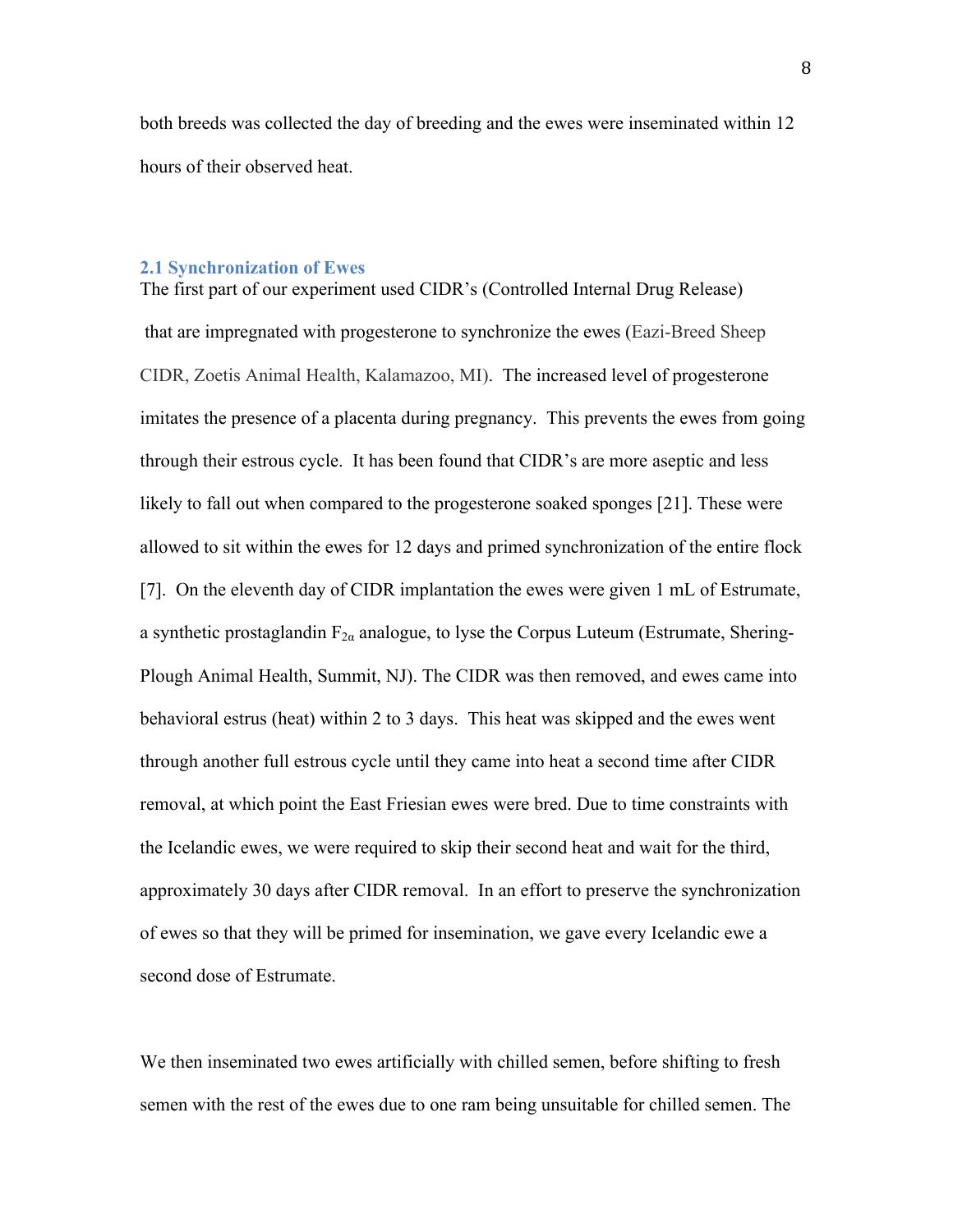two ewes that were inseminated with the use of chilled semen were also inseminated with fresh semen at the next breeding session. The extended semen was deposited just caudal to the cervix in a way similar to the Icelandic technique. To ensure that all Icelandic ewes will provide lambs in the spring of 2017, ten days after our final AI we set the Icelandic ram Little Joe out to breed ewes that were not directly related to avoid inbreeding.

Heat watches were conducted 18-19 days after CIDR removal, the timing Olafsson in his personal communication with us indicated to be the most effective time to observe heats and achieve high pregnancy rates. For the East Friesian ewes this timetable was shown to be an accurate estimate for when to perform heat watches. However since the Icelandic ewes were not bred this cycle we only observed these heats and waited for the next cycle. This second heat cycle allowed for hands-on training for members of the Ewe-Maine Sheep Club to accurately observe signs of heat. Heats were determined through varying levels of behavioral estrous signs. The signs used as indication that a ewe should be bred within 12 hours were intense interest in the ram, increased vocalization and most importantly, tail wagging. The intense interest in a ram can be seen as a ewe staying close to the ram even when given the opportunity for food as well as aggressively pushing other ewes to try and get close to the ram. Increased vocalization was not the most accurate sign due to many ewes being normally vocal around people, but this should still be recorded in conjunction with the other signs. The most important sign we were watching for was the ewe aggressively wagging their tail around the ram, this sign is very evident and should be used as the sign that the ewe is ready to breed.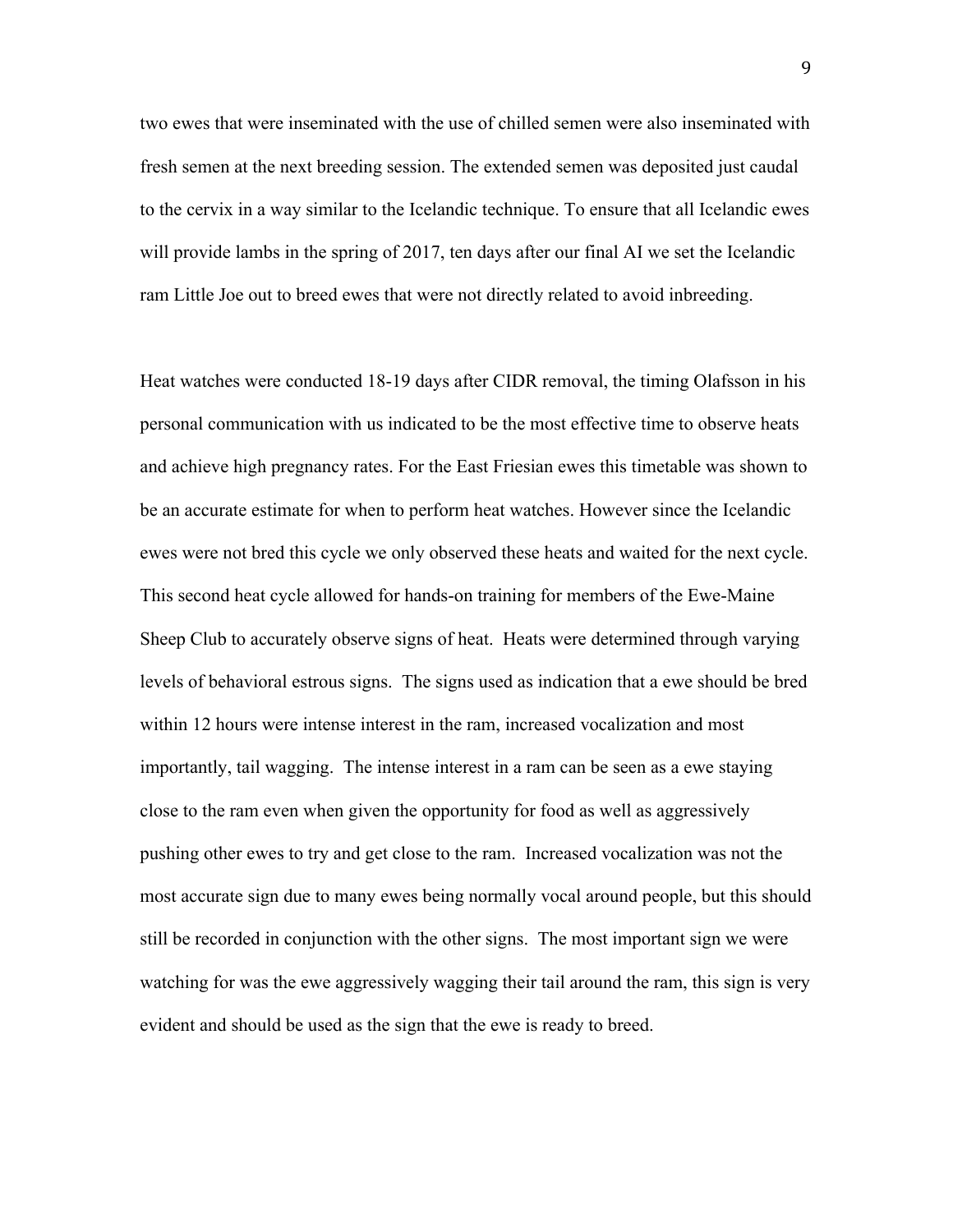#### **2.2 Ram Collection**

While the ewes had the CIDR's implanted, the rams were halter trained to walk to where the ewes were held and "tease" them. This process took a while due to the rams being hesitant and resistant to working with people. To prevent unnecessary harm from the rams, only four well-trained people were allowed to halter the rams during this part of the project. While the CIDR was implanted this teasing had no effect on the ewes other than slight curiosity over the rams presence in their area. After the CIDR's were removed the rams were used to identify which ewes were in heat.

Before collection of the rams, a platform was constructed that elevated the animals to a height close to 3-3.5 feet high. This was made with wooden pallets and a ramp that was covered with a soft rubber mat. This mat served two purposes: increasing grip for the ascension up the ramp, as well as covering the open slots between the wooden boards of the pallet. The height of the platform was based on a subjective height that allows the animal to feel comfortable climbing and standing on it, while also allowing the collector the ability to work with the animal without bending over or lying on the ground. The platform was placed in an area where we could have one side of the animal against a barrier and where a ewe could be tied up in the front to prevent unsafe movement while the ram mounted her.

The procedure we followed was adopted from a paper written by Dyrmundsson et al. about the development of AI in Iceland [2]. First we lead the rams over to ewes that are located on the platform to stimulate them to mount a ewe. Then we used an artificial vagina (AV) filled with water at an internal temperature of 40-42 degrees Celsius to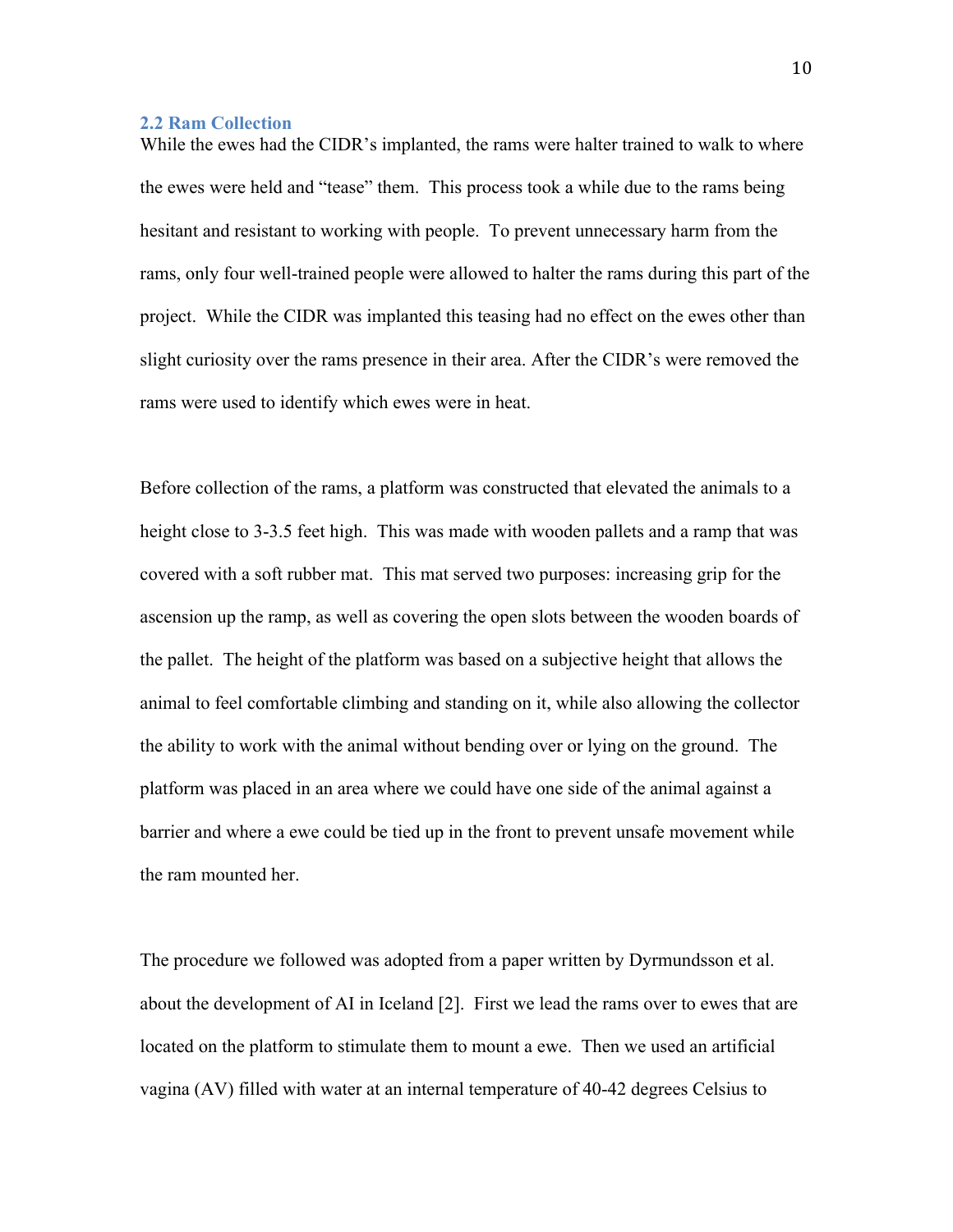stimulate the rams and collect their semen (Artificial Vagina for Small Ruminants, Catalog # 11320/0000, Minitube International, Fort Atkinson, WI). Diverting the penis away from the ewe and into the AV achieved this effect. To ensure the best possible collection from a ram, this process should be practiced with each ram before breeding collection until they are comfortable inseminating the AV. After each collection we did a sperm analysis and determined motility and concentration of the sperm. When it was determined that the ewes were ready to breed, we collected the males, performed the sperm analysis, and diluted the sperm concentration to a desired amount. We diluted the sperm in a skimmed milk extender and antibiotic mixture of 1:2.8 with a sperm concentration of 200 million sperm cells/mL for the ram Garpurson and 20 million sperm cells/mL for the ram Little Joe. We then loaded the semen into 0.5mL straws, and sealed them with a polyethylene powder that solidified to prevent leakage. We then cooled the straws from 30 degrees Celsius to 5 degrees Celsius over the course of 3-4 hours. The straws were then stored in 5-degree water in a Thermos (Thermos, Schaumburg, IL) brand vacuum flask until we inseminated the ewes.

To evaluate the quality of the sperm we made observations of semen volume and sperm motility. The semen volume was measured immediately after collection and then also after dilution. This was done using the collection cup at the end of the AV, which has measurement lines printed on it. Under a microscope we observed the motility of sperm in a drop of semen placed on a pre-warmed glass slide, looking for strong wave movements that are typical for sperm. To determine the concentration after collection we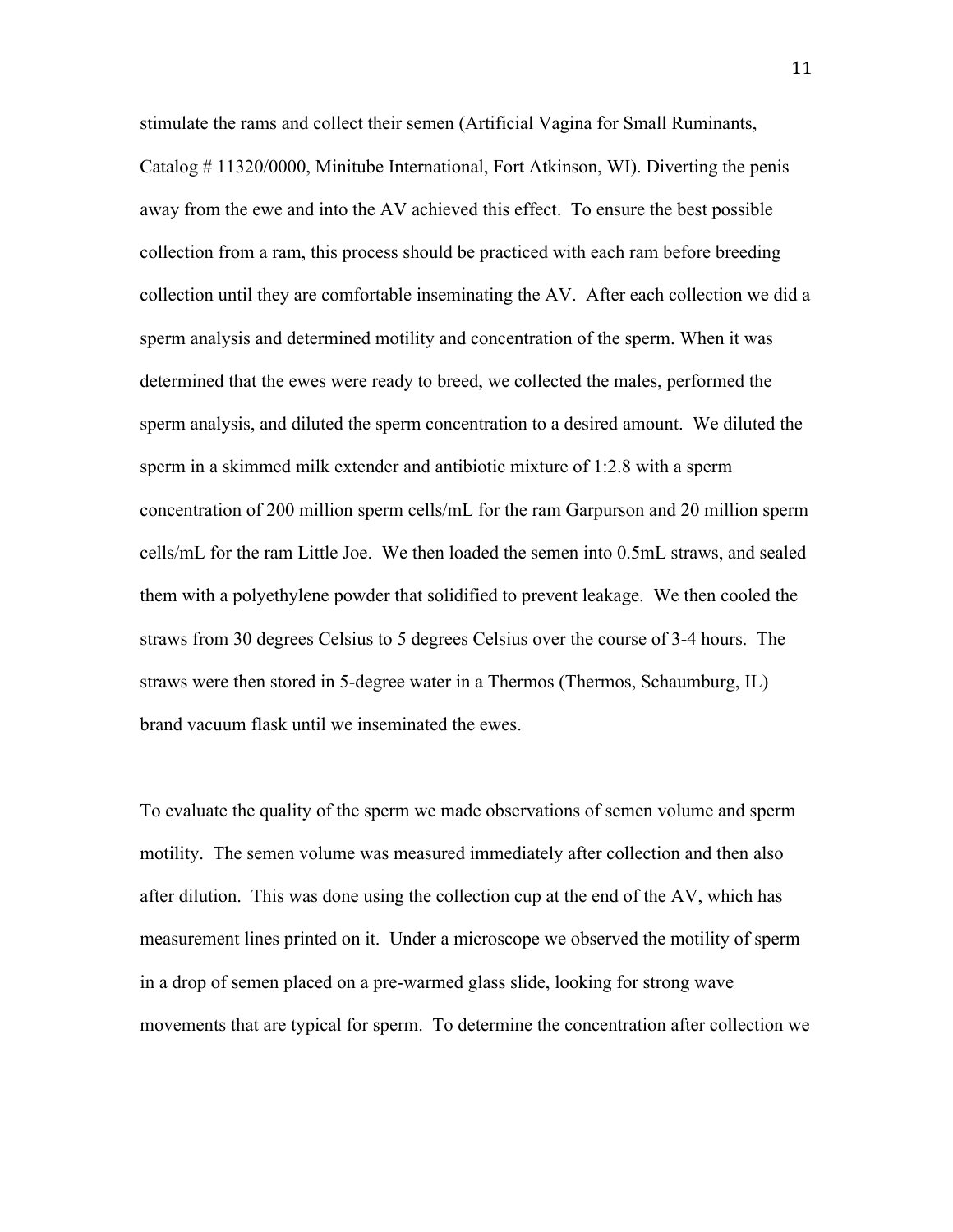used a hemocytometer, glass cover slide, and a known volume of counting buffer diluted sperm.

For the hemocytometer we had to follow a set procedure to ensure that our concentrations would be accurate and consistent for each count. We did this by first placing the cover slide over the middle of the hemocytometer. Then we loaded the hemocytometer by placing a drop of the killed semen onto the counting chamber of the hemocytometer to prevent the cover slide from moving off the middle of the hemocytometer. Figure 1 is an image of the counting chamber used in the hemocytometer to establish our sperm concentration; the counting frame is shown in the middle of the image where many grids are located. Capillary action from the grooves in the hemocytometer will move the semen into the middle grid, allowing us to count in an organized manner. To count, the hemocytometer was placed in the microscope and oriented for the middle of the hemocytometer to be located in the middle of the viewing space with the 40x lens. Then different magnifications were used to enhance the image of the middle grid until individual sperm could be observed. We then only counted sperm in the four corner cells of the middle square, and then the middle cell of the middle square for a total of five cells. To get the most accurate count of sperm, the fine magnification was adjusted to account for different layers of sperm on the hemocytometer, since it is not a flat slide. This value will be our number of sperm counted.

A hemocytometer is divided into 9 large squares, with the middle square divided into 25 medium sized squares. Each medium square side has a length of 0.20mm, with a total

12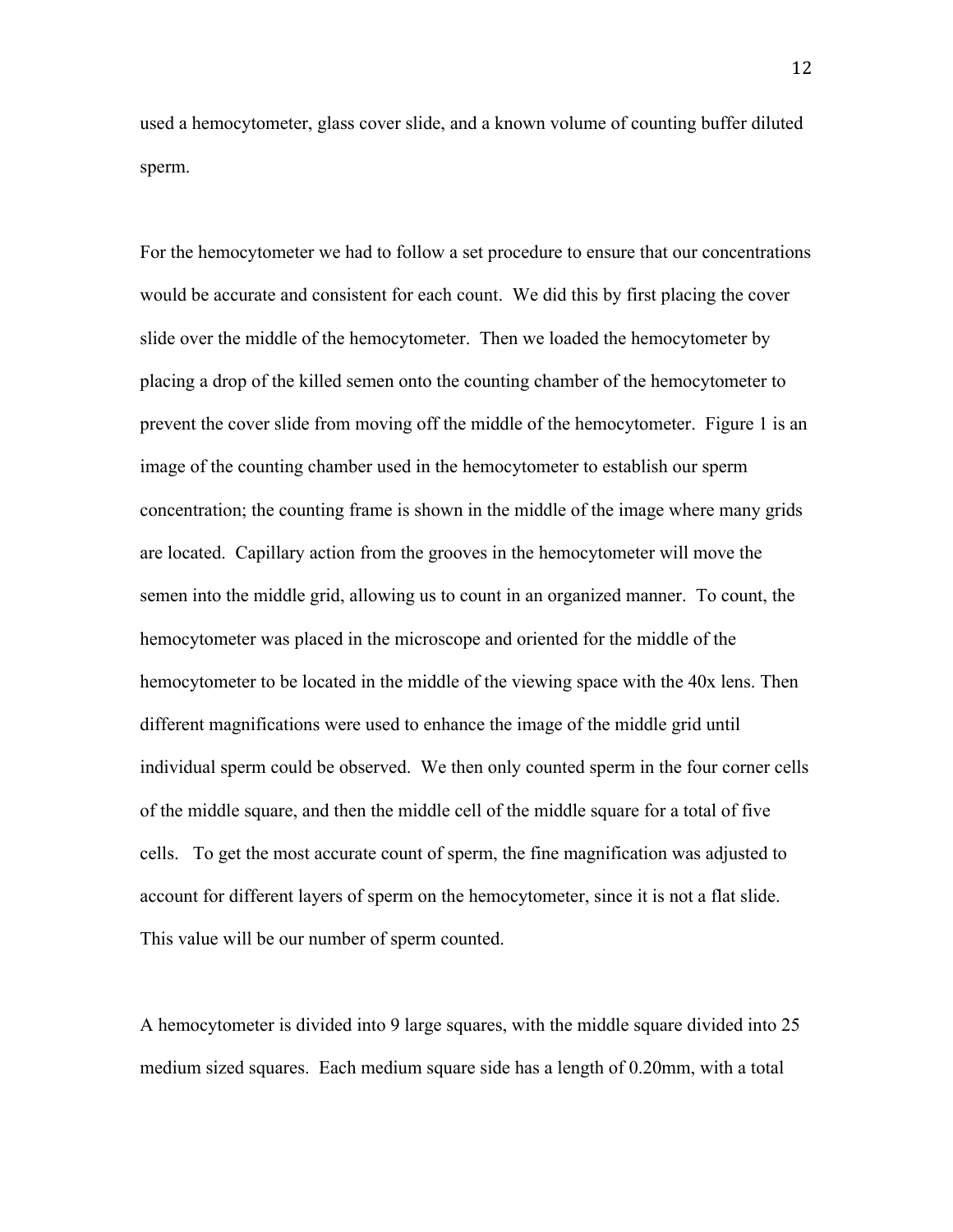area of 0.040mm<sup>2</sup> and a depth of 0.10mm. This gives each medium sized square a volume of 0.0040mm<sup>3</sup>. In our evaluation we counted five of these squares giving us the total volume of 0.020mm<sup>3</sup>, which equals  $0.020\mu L$  since 1mm<sup>3</sup> is 1 $\mu L$ . This value is equivalent to 0.000020mL, which is our total volume in mL for the hemocytometer used in this study.

To account for the dilution of the sperm concentration from the extender and the counting buffer we used, we figured out dilution factors for each. To decide the dilution factor for our extender (EDF) we measured the original volume of semen from our collection in mL  $(V<sub>O</sub>)$  and then added a volume of extender solution in mL  $(V<sub>Ext</sub>)$ . To account for the initial volume collected we divided the total volume by the initial volume  $\frac{V_0 + V_{Ext}}{V}$  $\frac{+v_{Ext}}{v_o} =$ ) giving us a value without units. To determine the counting buffer dilution factor (CBDF) we took  $1\mu$ L of the extender diluted volume (V<sub>Dil</sub>) and added a volume of counting buffer in  $\mu$ L (V<sub>CB</sub>) that would be easy to multiply our counted number of sperm by. We would then get our dilution factor the same way we calculated our extender dilution factor  $\frac{(V_{Dil}+V_{CB})}{V}$  $\frac{U+VCB}{V_{Dil}} = CBDF$ ).

To calculate the original sperm concentration we used the equation:

Original concentration  $\left(\frac{sperm \, cells}{mL}\right) = \frac{\text{\#} Sperm \, counted}{Total \, V \, (mL)}$  $\frac{F_{\text{per}} m \text{ counter}}{F_{\text{total}} V \text{ (mL)}} \times EDF \times CBDF$ 

As an example we will demonstrate how we calculated the sperm concentration of Garpurson. The number we counted was 169, and our total volume is 0.000020mL. We added in 7mL of extender solution to our initial volume of 1mL, which gave us our EDF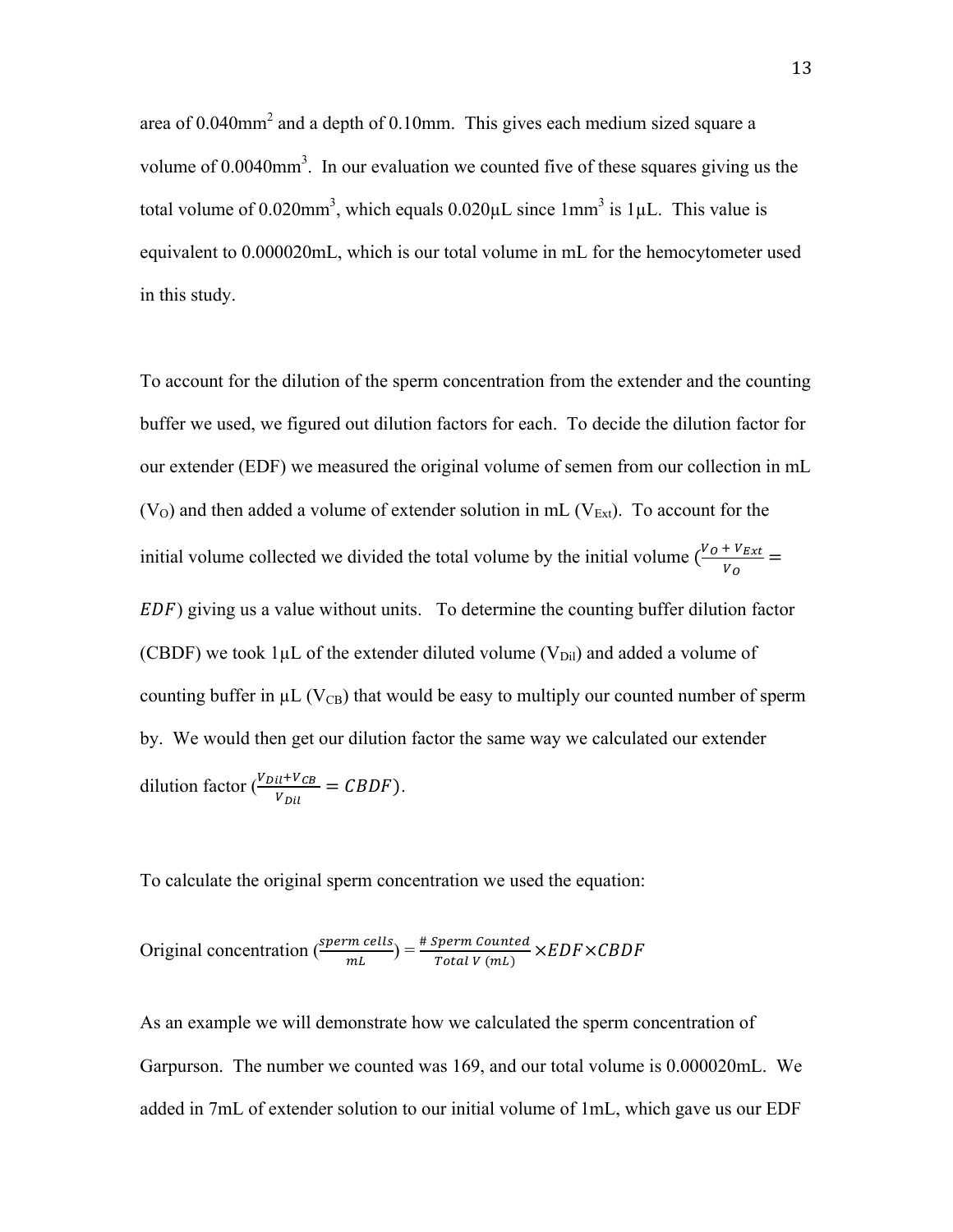value of 8. We took  $1\mu L$  of the diluted semen and added in 99 $\mu L$  of counting buffer solution to give us a CBDF of 100. Putting these values into the equation above gave us an original concentration of  $6.76x10<sup>9</sup>$  sperm cells per mL.

#### **2.3 Insemination**

When we inseminated the ewes, we took the straws and placed one into our insemination gun. We cut the tip of the straw with the sealed powder off and covered the gun with a new protective sheath. We then captured a ewe and inseminated her by depositing the sperm in the vagina just caudal to the cervix. This was then repeated for each ewe, using a full straw per ewe, until we had inseminated all the ewes. After 30 days passed after the first AI, an ultrasound was used on the ewes to identify signs of pregnancy.

#### **2.4 Data Collection**

Data on the exact time ewes came into heat and were inseminated were recorded on paper and then transferred onto a Microsoft Excel spreadsheet. We also recorded if there were signs of fetal growth after the first ultrasound. The number of ultrasound-observed pregnancies was used to determine the effectiveness of AI in the two breeds of sheep. The timing after collection and cooling was also observed to extrapolate effects of time on fertility. Ram data was established after collection. This data includes sperm quality and the success of AI by each ram. Statistical analysis of data was done using tables and graphs to compare success of AI between the two breeds of sheep.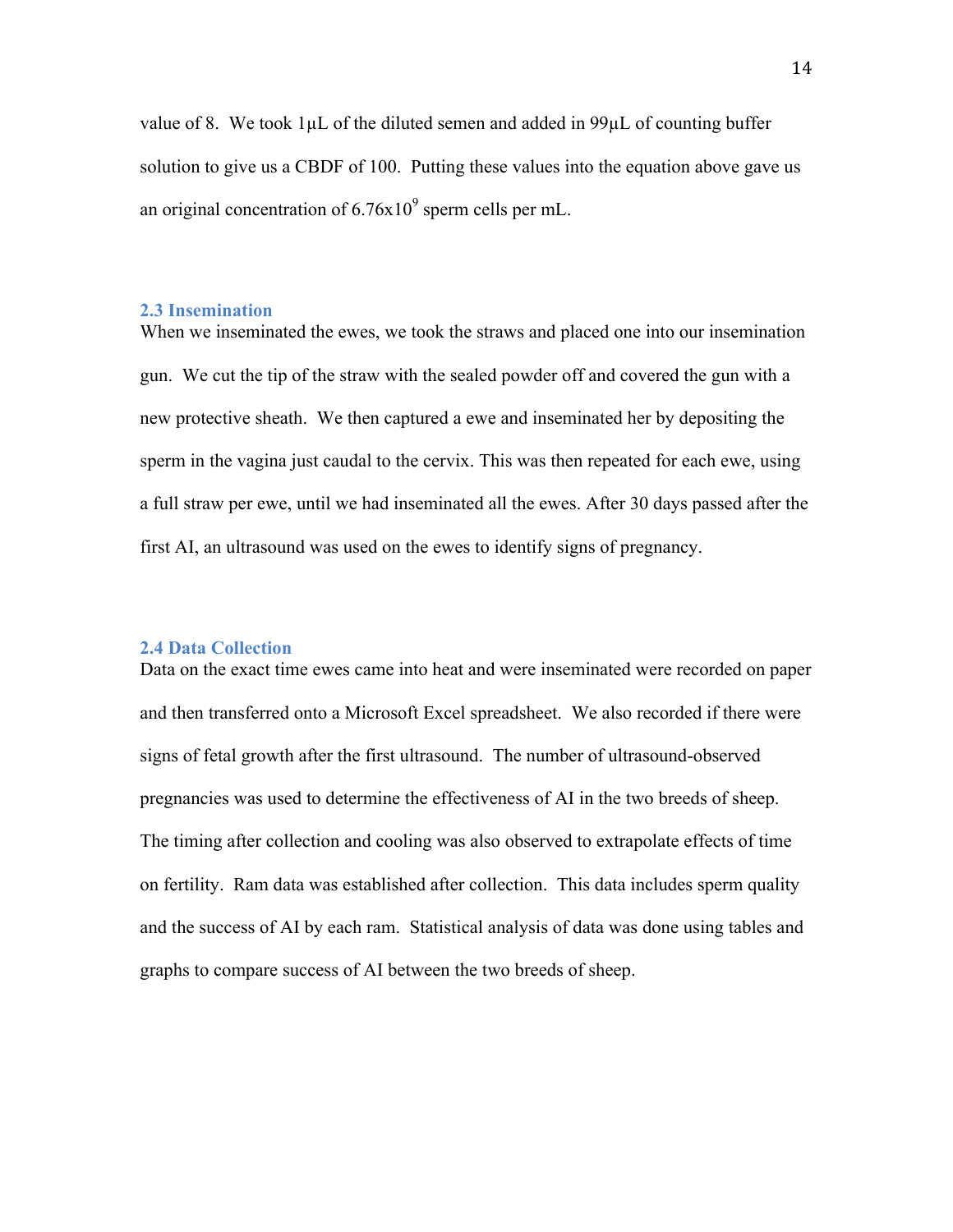# **2.5 Figures**

|  | г<br>п      | -11                         | ш      | .  | п<br>Ξ      |           | п      |   |        | п      | □<br>п      | - 1                            | E<br>г |  |  |
|--|-------------|-----------------------------|--------|----|-------------|-----------|--------|---|--------|--------|-------------|--------------------------------|--------|--|--|
|  |             | ┯                           | П      |    | П<br>П      |           | П      |   |        | п<br>٦ |             | т<br>⊤<br>┯                    | П<br>г |  |  |
|  | г<br>П<br>П |                             | U<br>П |    | п<br>П<br>п | П<br>- 13 | П<br>Ħ | п | L<br>г | п      | п<br>ᇚ<br>п | т<br><b>III</b><br>п<br>┯<br>┯ |        |  |  |
|  | п<br>П<br>п | ш<br>,,,,,,,,,,,,,,,,,,,,,, | ┏      | ╥╥ |             | □□        |        |   | ──     |        | п<br>⊞      | 工<br>┯<br>┯                    | г      |  |  |
|  |             |                             |        |    |             |           |        |   |        |        |             |                                |        |  |  |
|  |             |                             |        |    |             |           |        |   |        |        |             |                                |        |  |  |
|  |             |                             |        |    |             |           |        |   |        |        |             |                                |        |  |  |
|  |             |                             |        |    |             |           |        |   |        |        |             |                                |        |  |  |

**Figure 1**: Hemocytometer counting chamber. Source: microbehunter.com/thehemocytometer-counting-chamber/

# **3. Results**

# **3.1 Analysis of Results**

The sixteen Icelandic ewes used in this study had their CIDR's implanted on October  $6<sup>th</sup>$ and removed on October  $18<sup>th</sup>$ . The first and second cycles of heat that we skipped were observed on October  $21<sup>st</sup>$  and November  $5<sup>th</sup>$ , respectively. We observed signs of the third heat in the ewes as early as 5pm on November  $15<sup>th</sup>$ ; the last observed heats occurred around 5pm on November  $16<sup>th</sup>$ . 2 ewes were inseminated in the morning of November  $16<sup>th</sup>$ , 10 ewes inseminated in the afternoon of November  $16<sup>th</sup>$ , and the final 4 ewes were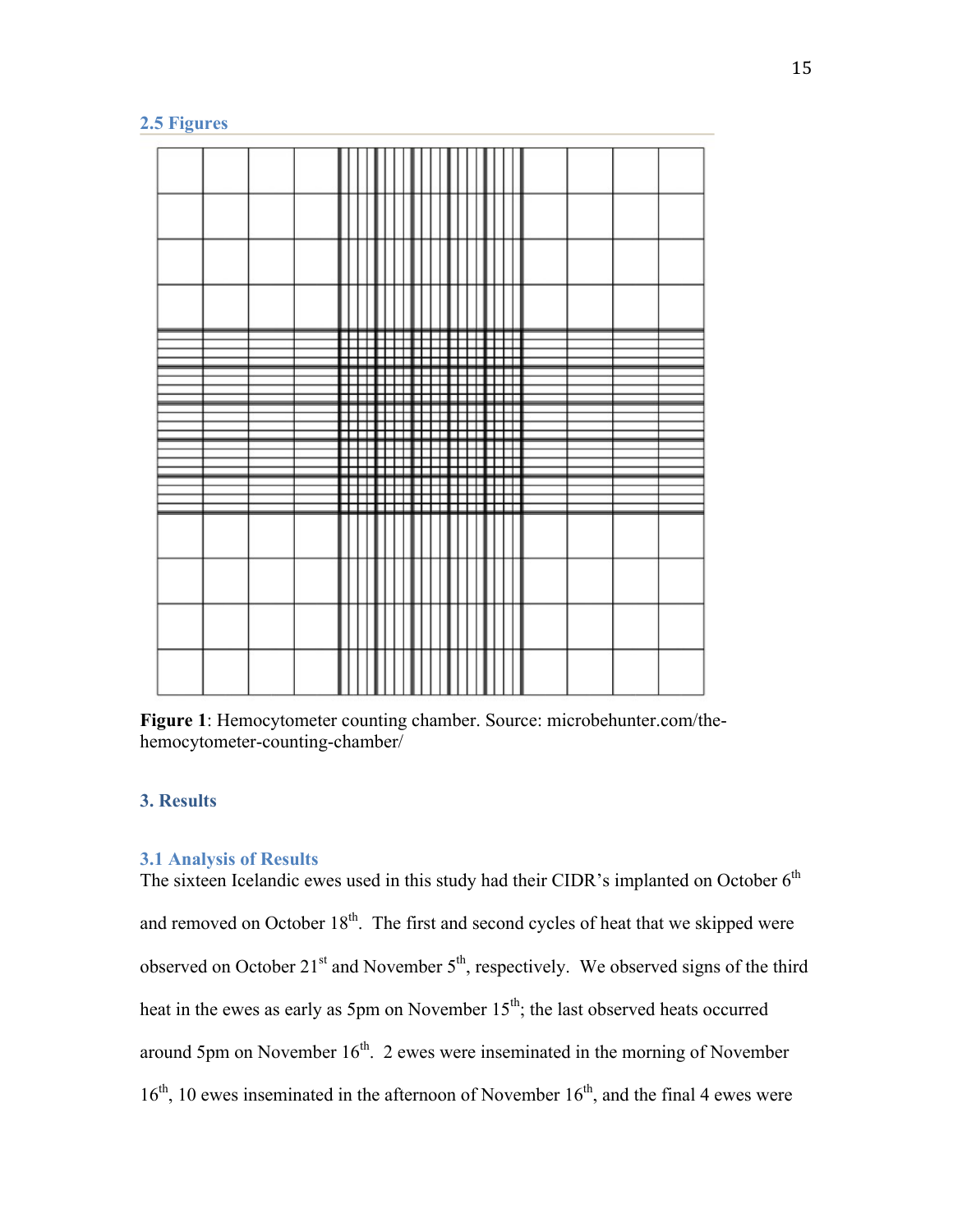inseminated the morning of November  $17<sup>th</sup>$ . On examining the ultrasound for embryo growth it was found that 8 of the artificially inseminated ewes had become pregnant from artificial insemination. The success rate of artificial insemination (AI) in this group of ewes was 50%.

The seventeen East Friesian ewes used in this study had their CIDR's implanted from October  $18<sup>th</sup>$  to October  $30<sup>th</sup>$ . The first signs of heat were observed on November  $18<sup>th</sup>$ . and lasted until November  $20<sup>th</sup>$ . Two ewes were bred on November  $18<sup>th</sup>$  in the afternoon, ten ewes were bred in the morning of November  $19<sup>th</sup>$  and another two in the afternoon of the same day, and the last three ewes were bred on November  $20<sup>th</sup>$ . The ultrasound examination of the ewes showed that sixteen of the seventeen ewes had become pregnant from artificial insemination. The final success rate of AI in this group of ewes was 94.12%

Table 3 gives the data on each rams performance. The original concentration of each rams semen collection showed that Little Joe had a much lower sperm concentration than any of the other three rams in this study. Little Joe was only able to produce semen with a sperm concentration of 240 million sperm per milliliter of semen, while the other rams produced a concentration above 1 billion sperm per milliliter of semen. Because of Little Joe's low concentration, his diluted concentration in each straw was limited to 20 million per straw. Little Joe used a smaller dilution factor than the other rams, and even with this small dilution factor he had a low sperm concentration. The other three rams were able to provide straw concentrations of 200 million sperm/straw.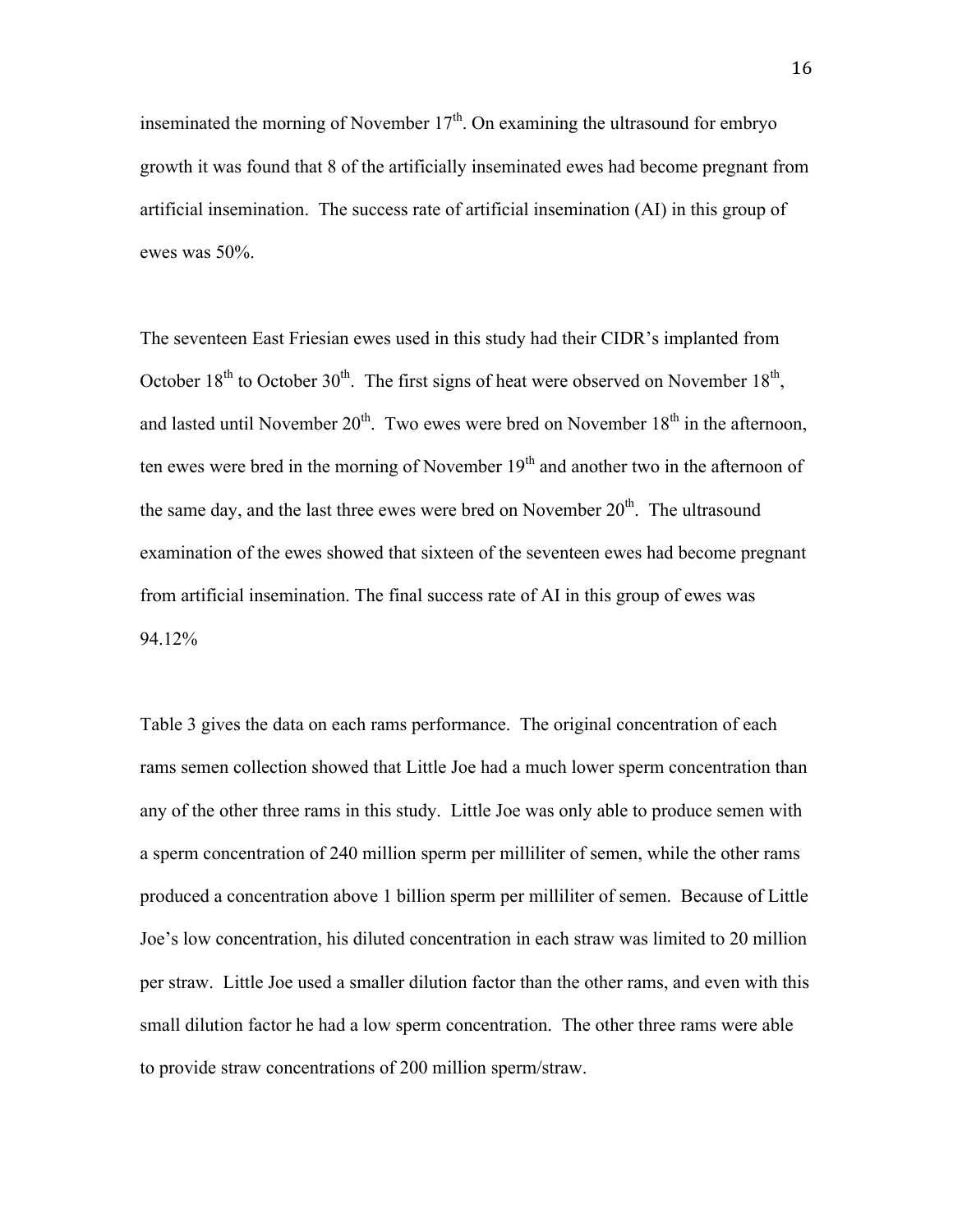Figure 2 is a bar graph that illustrates the success rates of the different breeds with artificial insemination (AI). It is clear that the East Friesian group outperformed the Icelandic group with AI. It is also evident that the East Friesian breed performed higher than the expected 70% we see from fresh semen research by achieving a rate of 94.12%. The Icelandic sheep achieved a rate of 50%, which is similar to what was expected from chilled semen (60%), but 20% lower than the fresh semen rate (70%).

Figure 3 breaks up the success rate of artificial insemination to show individual ram success rates. The Icelandic ram Garpurson performed as expected for fresh semen AI with a success rate of 71%. The two East Friesian rams, Monty and LBR, achieved rates of 86% and 100%, respectively which is above the rates expected for fresh semen AI. Little Joe, the other Icelandic ram, only achieved a rate of 33%, which is approximately half of what is expected for chilled semen AI.

Figures 4 and 5 both illustrate the timing of ewes coming into heat, getting bred, as well as if that breeding session resulted in ewe pregnancy. According to Figure 3 the majority of East Friesian ewes came into heat on Day 19 Post-CIDR removal, with the afternoon of Day 19 being the most effective day for breeding to result in pregnancy. Figure 4 shows that the majority of Icelandic ewes came into heat on Day 30 post-CIDR removal with the afternoon of Day 30 also being the most effective day for breeding to result in pregnancy.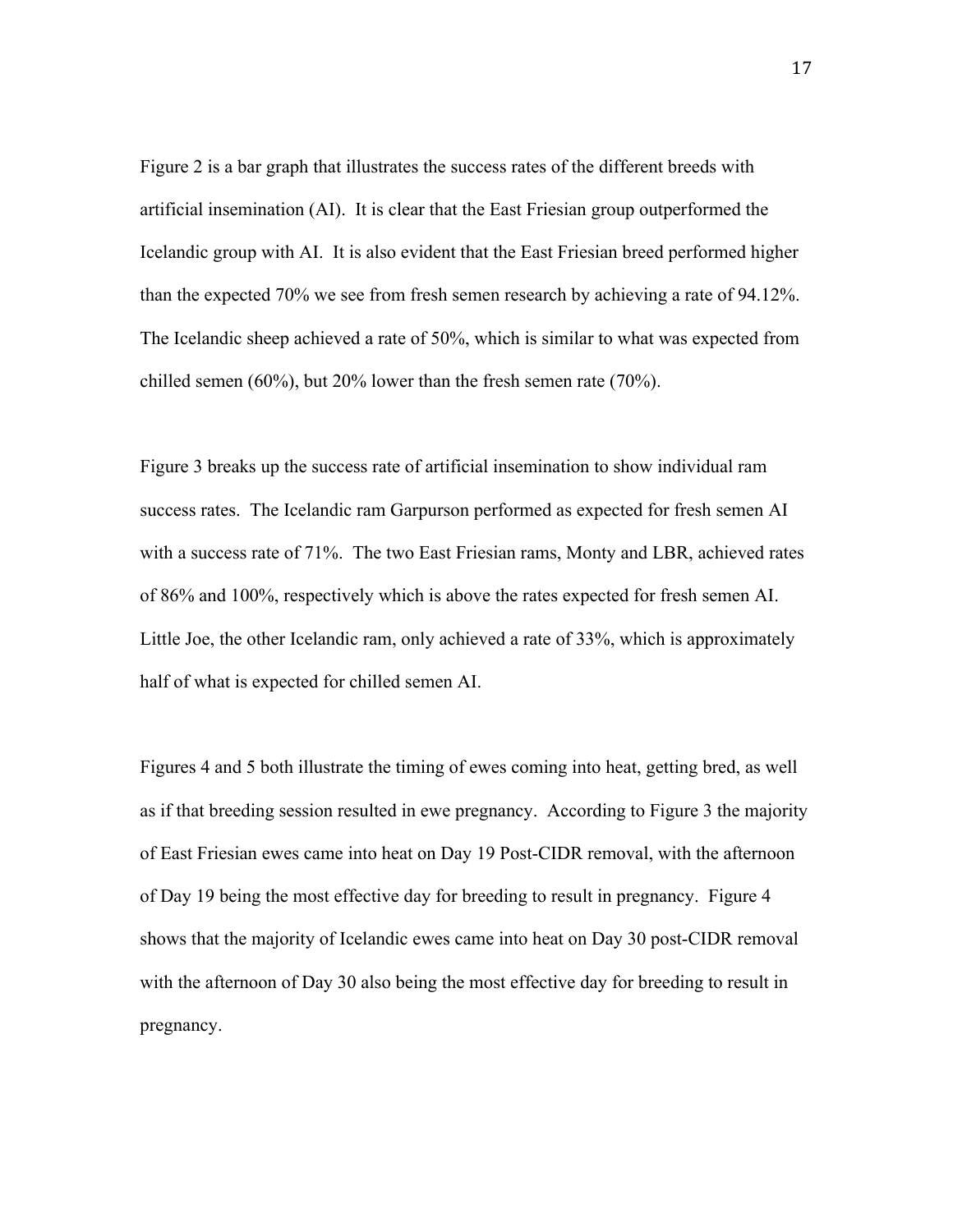|                  |                         |             |          |          | Preg.                    |           | Preg.     |
|------------------|-------------------------|-------------|----------|----------|--------------------------|-----------|-----------|
|                  | <b>CIDR</b>             | <b>CIDR</b> | 3rd      |          | (AI)                     | Garpurson | (Natural) |
| Ewe name:        | placed                  | Removed     | Heat     | AI Date  | y/n                      | or Joe AI | y/n       |
| Willow           | 10/6/16                 | 10/18/16    | $16-Nov$ | $16-Nov$ | Y                        | Joe       |           |
| Fiddlehead       | 10/6/16                 | 10/18/16    | $16-Nov$ | $16-Nov$ |                          | Joe       | Y         |
| Olive            | 10/6/16                 | 10/18/16    | $16-Nov$ | $17-Nov$ | $\blacksquare$           | Joe       | Y         |
| Petunia          | 10/6/16                 | 10/18/16    | $16-Nov$ | $16-Nov$ | Y                        | Joe       |           |
| Lily             | 10/6/16                 | 10/18/16    | $16-Nov$ | $16-Nov$ | Y                        | Joe       |           |
| Fleur            | 10/6/16                 | 10/18/16    | $15-Nov$ | $16-Nov$ | Y                        | Garperson |           |
| Elenor           | 10/6/16                 | 10/18/16    | $16-Nov$ | $17-Nov$ | Y                        | Garperson |           |
| Poinsetta        | 10/6/16                 | 10/18/16    | $15-Nov$ | $16-Nov$ | Y                        | Garperson | -         |
| Clover           | 10/6/16                 | 10/18/16    | $16-Nov$ | $16-Nov$ |                          | Joe       | Y         |
| Wasserbabe       | 10/6/16                 | 10/18/16    | $16-Nov$ | $16-Nov$ | Y                        | Garperson |           |
| Hawaii's         |                         |             |          |          |                          |           |           |
| Girl             | 10/6/16                 | 10/18/16    | $16-Nov$ | $16-Nov$ |                          | Joe       | Y         |
| Dimon Girl       | 10/6/16                 | 10/18/16    | $16-Nov$ | $16-Nov$ |                          | Joe       | Y         |
| Hawaii           | 10/6/16                 | 10/18/16    | $16-Nov$ | $17-Nov$ | $\blacksquare$           | Joe       | Y         |
| Cinnabelle       | 10/6/16                 | 10/18/16    | $16-Nov$ | $16-Nov$ | $\overline{\phantom{0}}$ | Garperson | -         |
| Crazy Girl       | 10/6/16                 | 10/18/16    | $16-Nov$ | $17-Nov$ |                          | Garperson | Y         |
| Cinnabelle's     |                         |             |          |          |                          |           |           |
| Girl<br>m 11 4 h | 10/6/16<br>$\mathbf{r}$ | 10/18/16    | $16-Nov$ | $16-Nov$ | Y                        | Garperson |           |

# **3.2 Tables and Figures**

**Table 1**: Raw Icelandic ewe data

|                  | <b>CIDR</b> | <b>CIDR</b> | 2nd Heat |          | Pregnant |            |
|------------------|-------------|-------------|----------|----------|----------|------------|
| Sheep $#$        | placed      | removed     | Observed | AI Date  | y/n      | Ram        |
| <b>Blue 7208</b> | 10/18/16    | 10/30/16    | 11/18/16 | 11/18/16 | Y        | Monty      |
| <b>Blue 8408</b> | 10/18/16    | 10/30/16    | 11/18/16 | 11/18/16 | Y        | Monty      |
| <b>Blue 8708</b> | 10/18/16    | 10/30/16    | 11/19/16 | 11/20/16 | Y        | LBR        |
| Yellow 4109      | 10/18/16    | 10/30/16    | 11/19/16 | 11/19/16 | Y        | <b>LBR</b> |
| Green 20         | 10/18/16    | 10/30/16    | 11/18/16 | 11/19/16 | N        | Monty      |
| Purple 22        | 10/18/16    | 10/30/16    | 11/18/16 | 11/18/16 | Y        | Monty      |
| Red 39           | 10/18/16    | 10/30/16    | 11/18/16 | 11/19/16 | Y        | Monty      |
| White 41         | 10/18/16    | 10/30/16    | 11/18/16 | 11/18/16 | Y        | Monty      |
| Purple 66        | 10/18/16    | 10/30/16    | 11/19/16 | 11/19/16 | Y        | <b>LBR</b> |
| Orange 4         | 10/18/16    | 10/30/16    | 11/18/16 | 11/18/16 | Y        | <b>LBR</b> |
| Orange 7         | 10/18/16    | 10/30/16    | 11/18/16 | 11/18/16 | Y        | Monty      |
| Orange 8         | 10/18/16    | 10/30/16    | 11/18/16 | 11/18/16 | Y        | LBR        |
| Orange 13        | 10/18/16    | 10/30/16    | 11/17/16 | 11/18/16 | Y        | LBR        |
| Orange 20        | 10/18/16    | 10/30/16    | 11/18/16 | 11/18/16 | Y        | <b>LBR</b> |
| Orange 30        | 10/18/16    | 10/30/16    | 11/18/16 | 11/18/16 | Y        | <b>LBR</b> |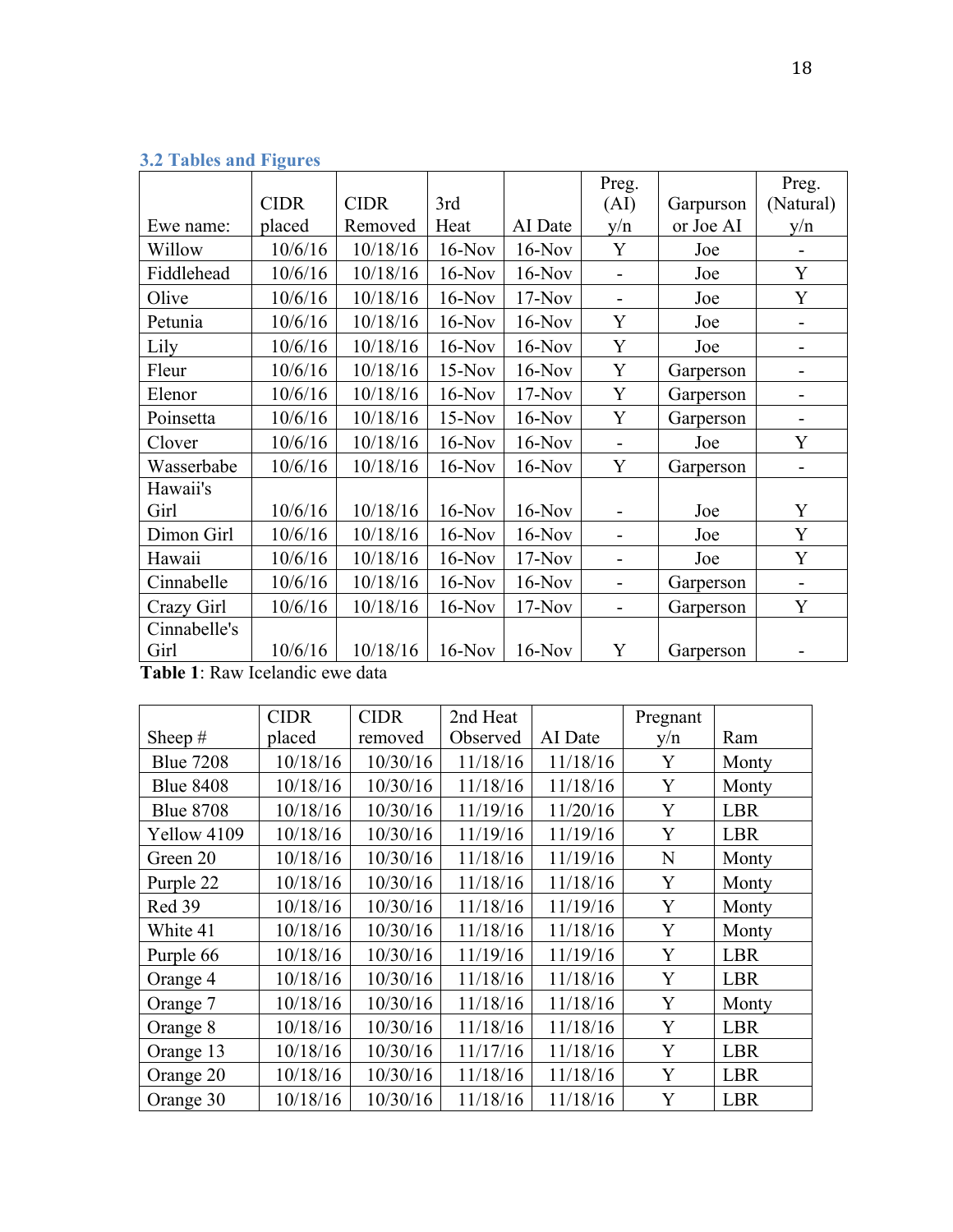| Orange 32                           |  | $10/18/16$   $10/30/16$   $11/17/16$   $11/18/16$ |  |  |  | LBR |  |  |
|-------------------------------------|--|---------------------------------------------------|--|--|--|-----|--|--|
| Orange 39                           |  | $10/18/16$   $10/30/16$   $11/17/16$   $11/18/16$ |  |  |  | LBR |  |  |
| Table 2. Dow Foot Friegian Ewa Data |  |                                                   |  |  |  |     |  |  |

**Table 2**: Raw East Friesian Ewe Data

|               | Garpurson         | Little Joe       | <b>LBR</b>        | Monty            |
|---------------|-------------------|------------------|-------------------|------------------|
| Undiluted     |                   |                  |                   |                  |
| concentration | $6.7x10^{9}/mL$   | $240x10^6$ /mL   | $3x10^9$ /mL      | $3x10^9$ /mL     |
| <b>Straw</b>  |                   |                  |                   |                  |
| concentration | $270x10^6$ /straw | $20x10^6$ /straw | $200x10^6$ /straw | $200x10^6$ straw |
| #Bred AI      |                   |                  |                   |                  |
| #Pregnant AI  |                   |                  | 10                |                  |
| % Success     | 71%               | 33%              | 100%              | 86%              |

**Table 3**: Raw ram performance data



**Figure 2**: Comparison of Icelandic and East Friesian ewe Artificial Insemination

pregnancy success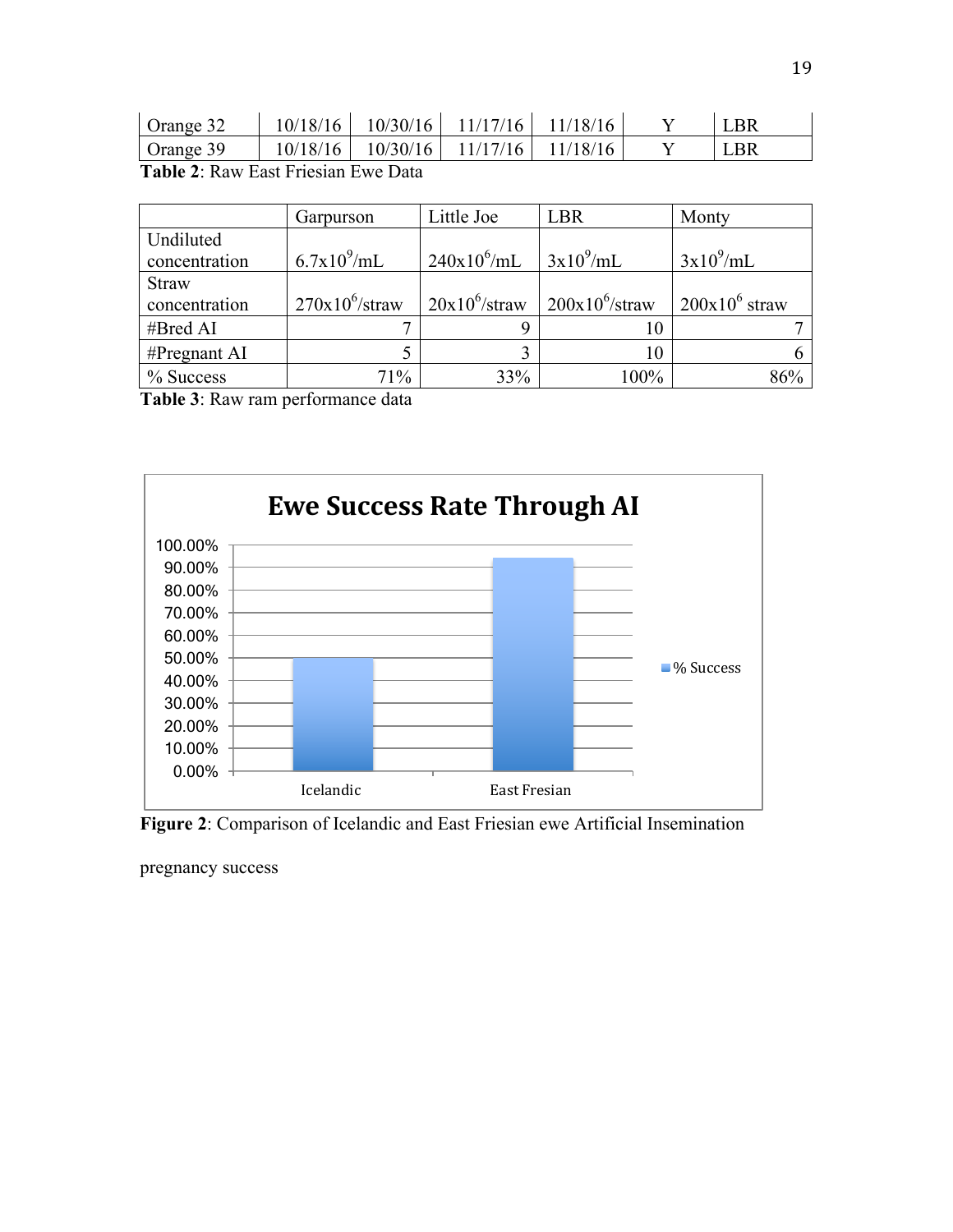

**Figure 3**: Percent Artificial Insemination success divided into rams.



**Figure 4**: Comparison of days post CIDR removal between heats observed, ewes bred, and ewes pregnant in the East Friesian breed of sheep.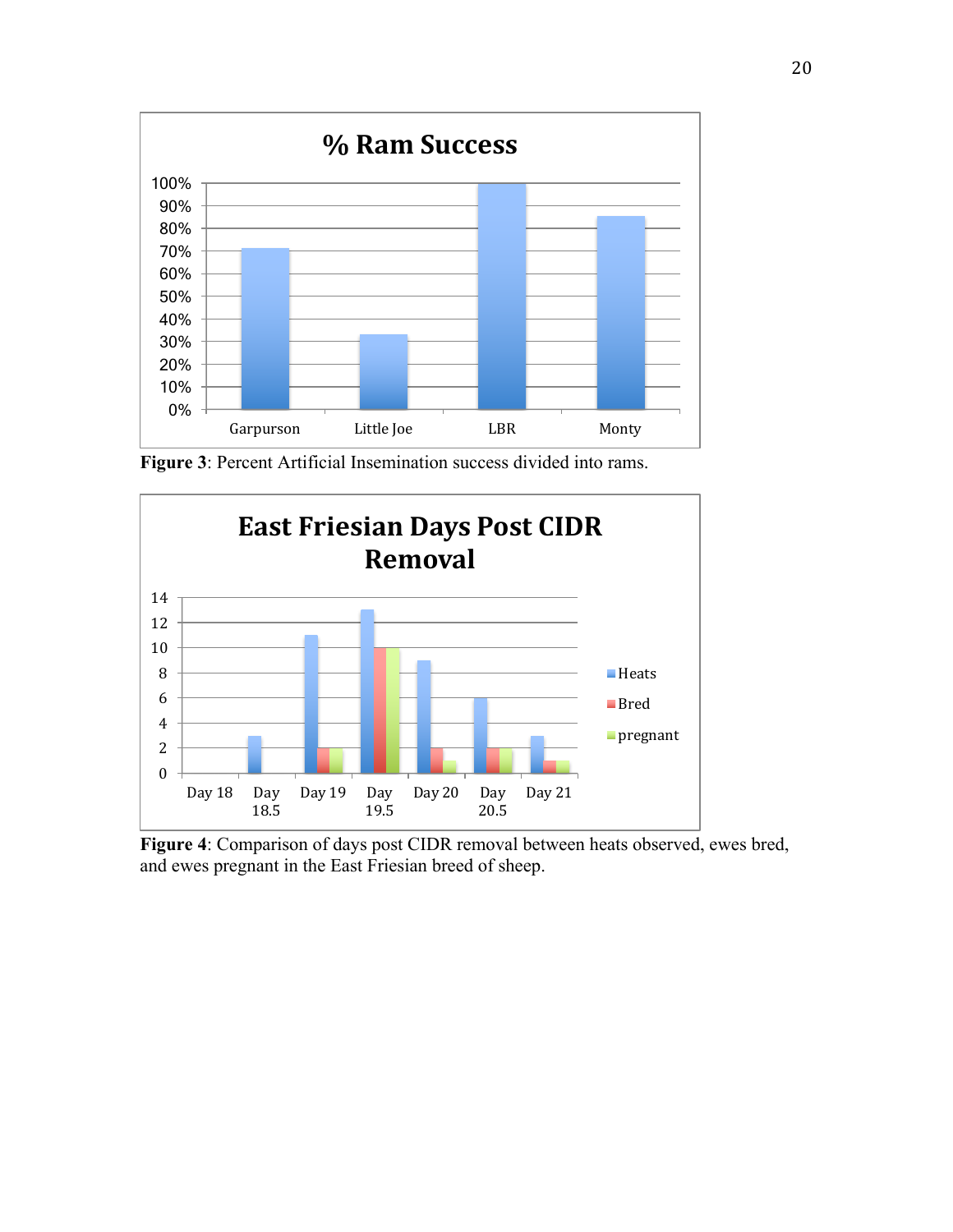

**Figure 5**: Comparison of days post CIDR removal between heats observed, ewes bred, and ewes pregnant in the Icelandic breed of sheep.

## **4. Discussion**

The results of our study indicate that East Friesian sheep achieve high rates of pregnancy when bred with chilled semen delivered through AI. With 94.12% of ewes becoming pregnant through AI, the East Friesian group illustrated that the use of simple AI procedures with these sheep is a viable option for commercial farmers. The Icelandic group, however, performed poorer than expected with only 50% of ewes becoming pregnant through AI.

The results of this study are surprising as the procedure we followed for this study was optimized using the Icelandic breed of sheep. The fact that the East Friesians achieved a success rate above 90% is outstanding; this is a higher rate than the standard 70% most studies achieve with the use of fresh semen. The Icelandic group of sheep performed better than the typical rate of frozen-thawed insemination, 30%, but they achieved a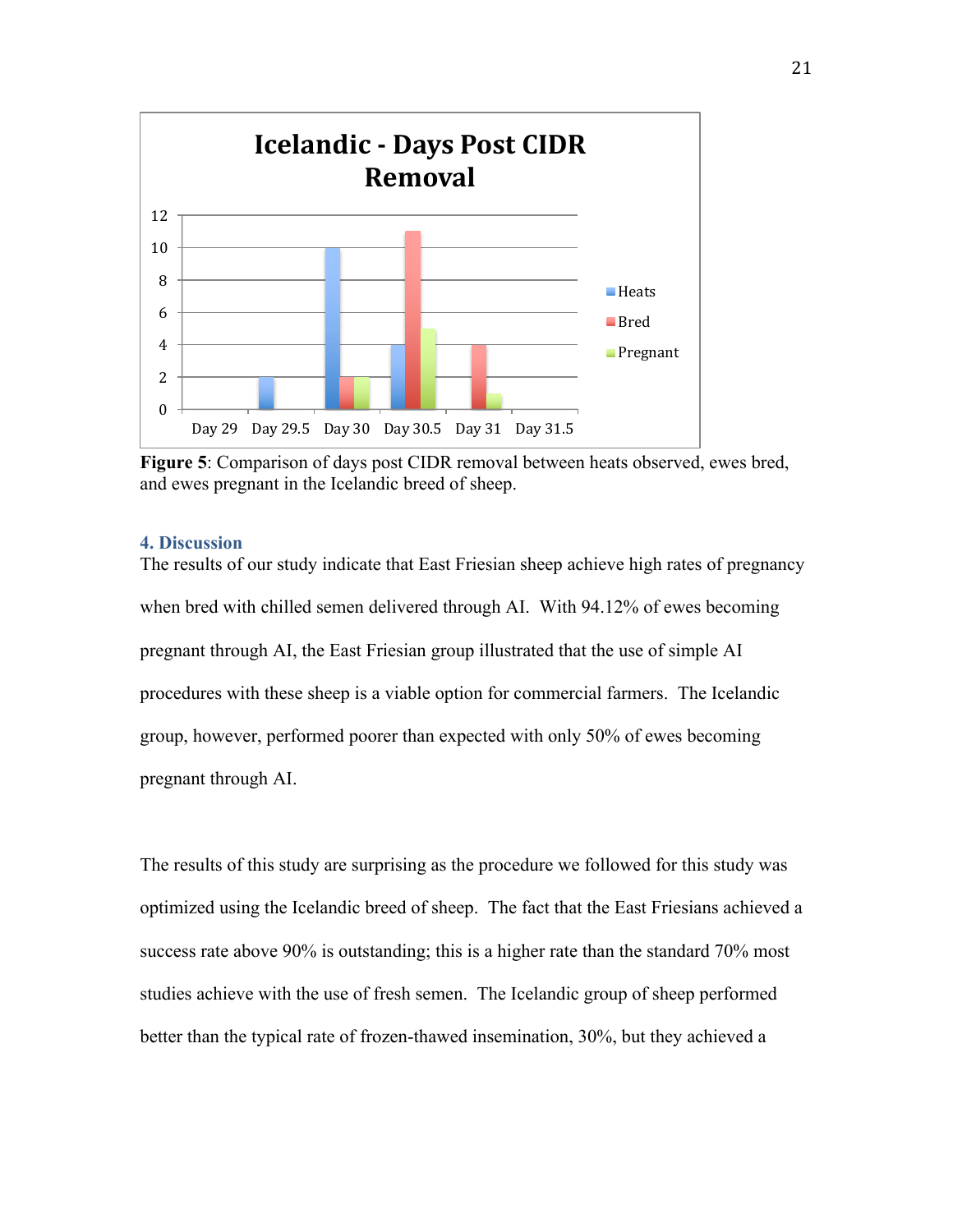success rate lower than the average rate of fresh semen, 70%. The Icelandic breed did, however, approach the results for chilled semen AI, 60%.

The Icelandic group's rate of success is lower than we had desired, but was not unexpected for an initial study of this procedure. Due to the novelty of the process, the timing of insemination may not have been as accurate as what is achieved in Iceland. This study had a conflict of timing during the Icelandic group's second observed heat that prevented insemination at the optimal time outlined in the Icelandic AI procedures. Skipping this heat may have seen a decrease in synched estrous meaning that it is possible that it could have had an effect on the success rate of AI.

Another area that appears to have had a major effect on the Icelandic AI success was ram sperm concentration. Garpurson, one of the Icelandic rams, had a high sperm concentration both before, 6 billion sperm per mL of semen, and after, 270 million sperm per straw, dilution with the extender. This ram also achieved AI success in 71% of the ewes he had been bred with, which is the rate we would expect from fresh semen AI. Little Joe, the other Icelandic ram, had a low sperm concentration, with only 240 million sperm per mL of semen. When diluted with the extender we could only achieve a concentration of 20 million sperm per straw for insemination. Little Joe was also only able to achieve a 33% AI success rate, leading this researcher to believe that a ram's ability to produce high concentrations of sperm in its semen has a major effect on AI success.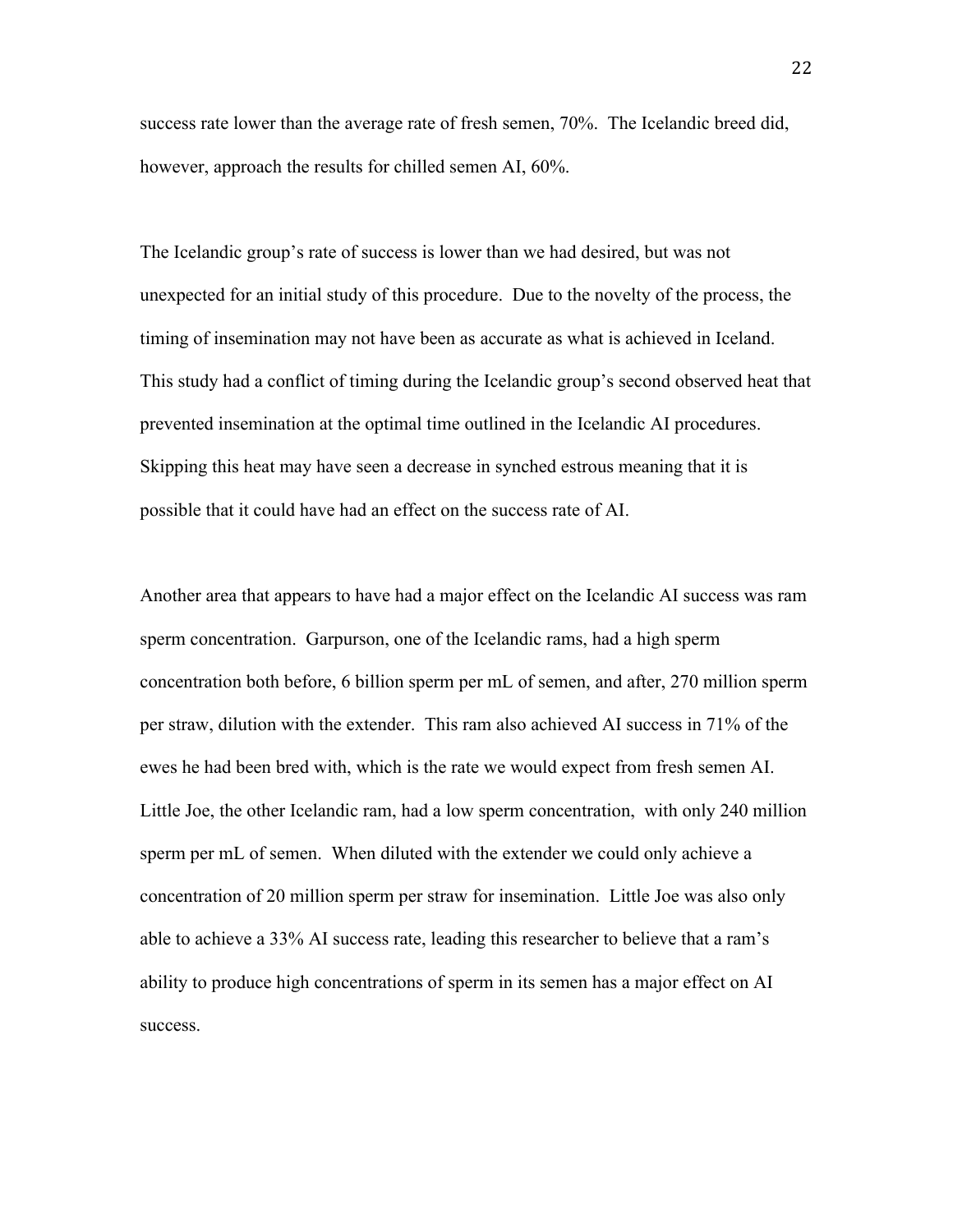It should also be noted that when collecting semen from both Icelandic rams, Little Joe gave us a noticeably smaller volume of semen from collection. This could be due to this ram not being comfortable with an artificial vagina (AV). Little Joe required a longer time than Garpurson to produce any amount of semen, and at this time it is unknown if what was collected was pre-ejaculate only or not. If it was pre-ejaculate then this means that the ram Little Joe can be just as fertile as the ram Garpurson, but less viable for AI usage. If farmers are going to be adopting AI into their farms, then all rams being used for semen collection should be trained and evaluated to observe if they will be viable options.

Both East Friesian rams achieved similar concentrations and achieved high AI success rates, above 70%. The concentration used in the East Friesian AI straws was roughly 200 million sperm/straw, a concentration similar to the ram Garpurson. This concentration seems to be effective for the insemination of ewes using the Icelandic method. By extension this concentration allows multiple straws to be made from a single collection, giving a viable means for a ram farm to make money from selling straws to farmers.

This study illustrates that the East Friesian breed of sheep does not have any discernable difference in cervical conformation that would inhibit the movement of extended sperm and AI success. This means that the protocol we used in this study can also be used on East Friesian sheep farms throughout the U.S.. Utilizing this protocol in commercial farms could provide more cost effective techniques for breeding and decrease the instances of disease that could be spread to a farm through the movement of rams. It will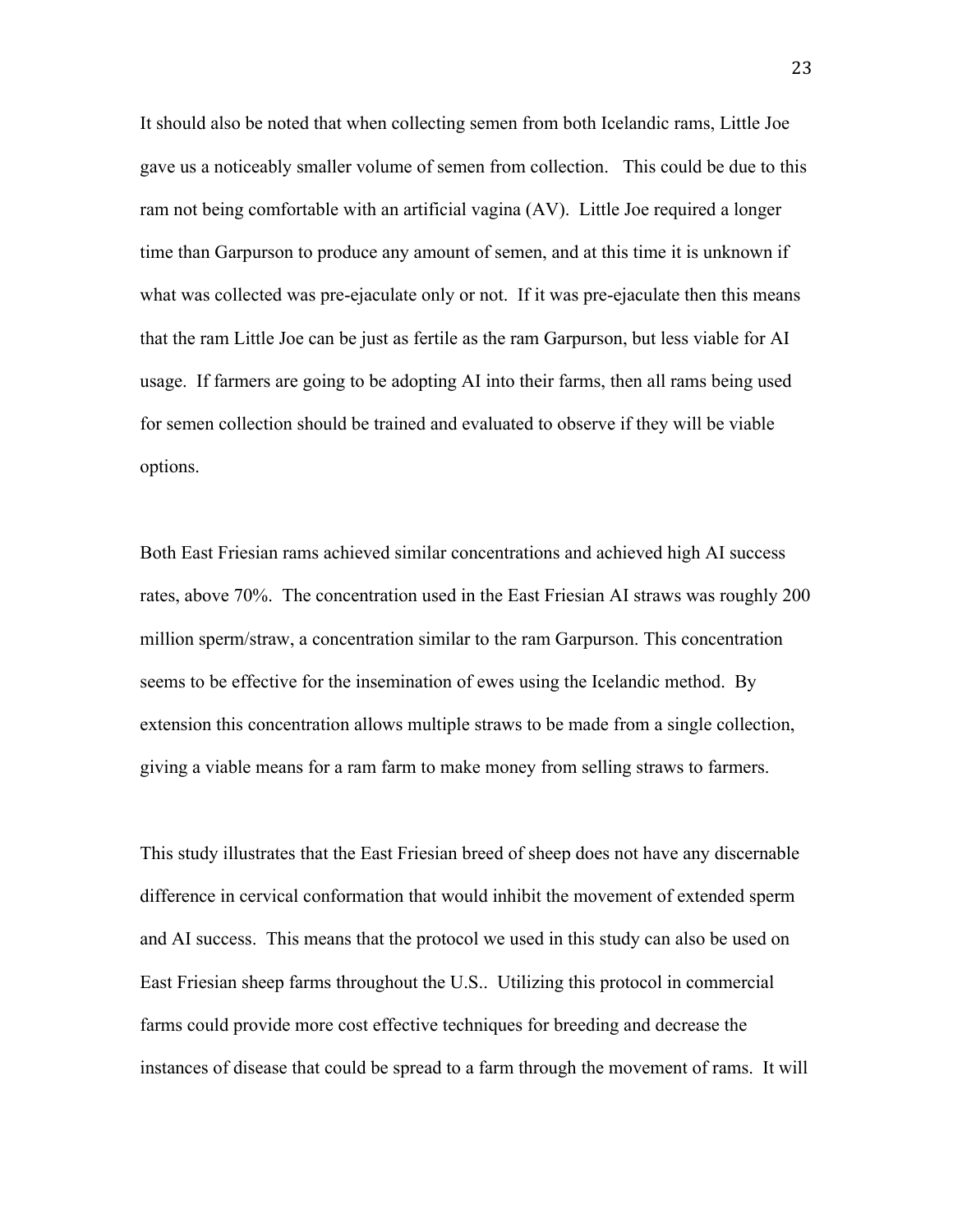also provide farmers with an effective tool for rapidly increasing their production through genomics and may lead the way for genomic testing and optimization as is used in the dairy industry.

The implication of this could be far-reaching, with great improvements in wool production and quality as well as milk production. If sheep farmers decide to adopt this method into their reproductive management then sheep species can see large increases in genetic potential within a short period of time compared to on-site ram breeding practices. The best method of introducing these AI procedures to farmers would be through veterinarians. Veterinarians have a responsibility to heal and protect animals from harm, and implementing these procedures will prevent the spread of diseases and parasites from one farm to another through the movement of rams. A veterinarian also has a good reputation with their clients that would allow them to inform farmers about these procedures and the benefits it can have for their protection and animal health.

It is possible that in previous studies where low success rates were achieved could have been due to the extender used to buffer semen. While researching, I took note of the fact that many studies used different extender mixes and many of these studies achieved a variable range of results. It is possible that the components of an extender can give variable buffering capacity to aid sperm survival, and as such cause lower success rates than the use of other semen extenders. More study should be done to determine the lengths of an extenders buffering capacity.

24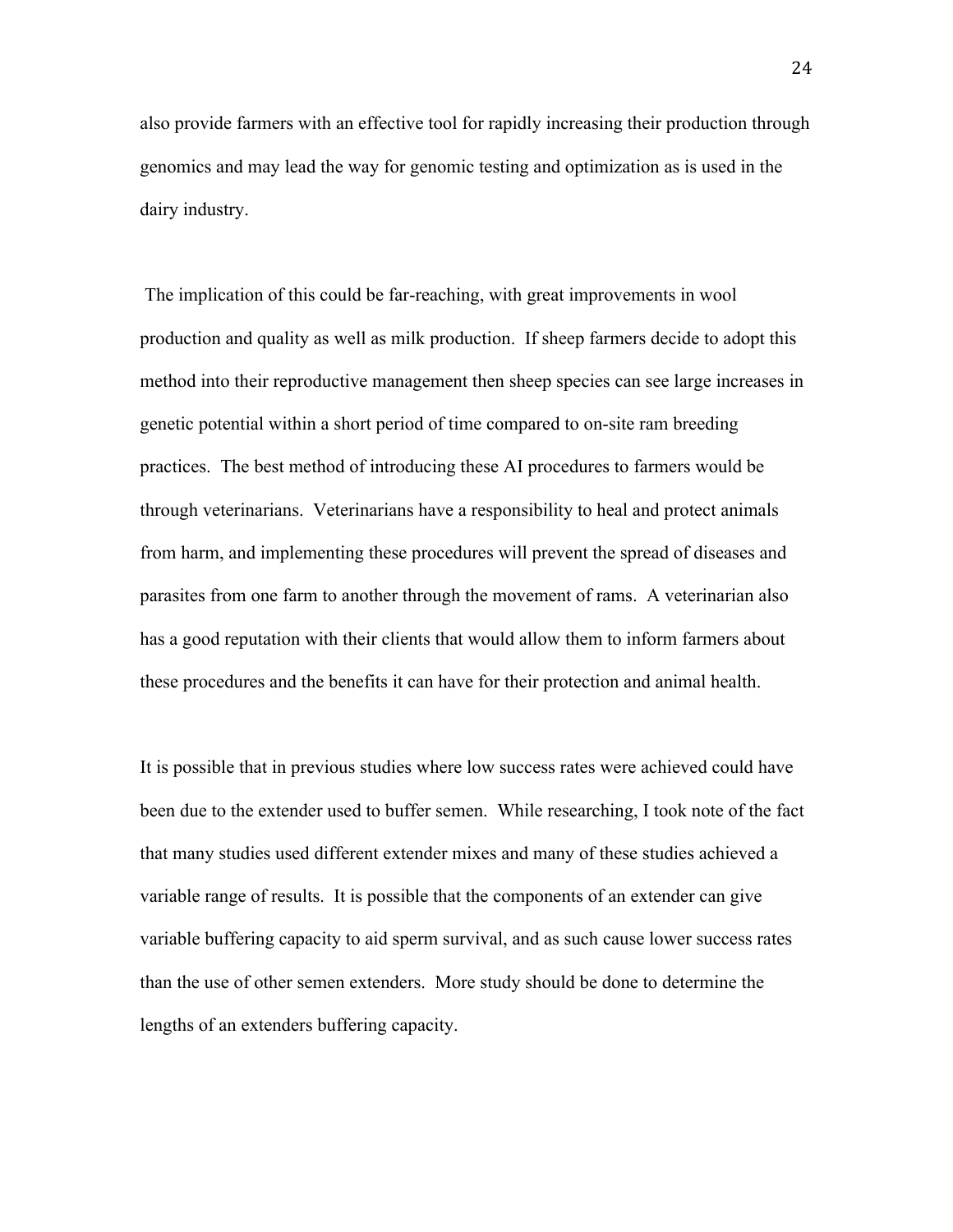This study has provided an initial set of data that can be used as a basis for other studies assessing the effectiveness of AI in breeds of sheep. Due to our inability to follow the timing of breeding that was developed in Iceland, it would be beneficial for a follow up study to examine if there is an effect on success rate with different heat cycles. Another beneficial study would be examining how sheep from a variety of breeds react to the use of Icelandic AI methods. Finally a study of chilled semen AI effectiveness in Maine would extend the possibilities of AI throughout the state and even most of the country.

## **5. Conclusion**

We have determined that our hypothesis has been rejected, and that East Friesian sheep farms are able to adopt the Icelandic method of AI without a decrease in productivity.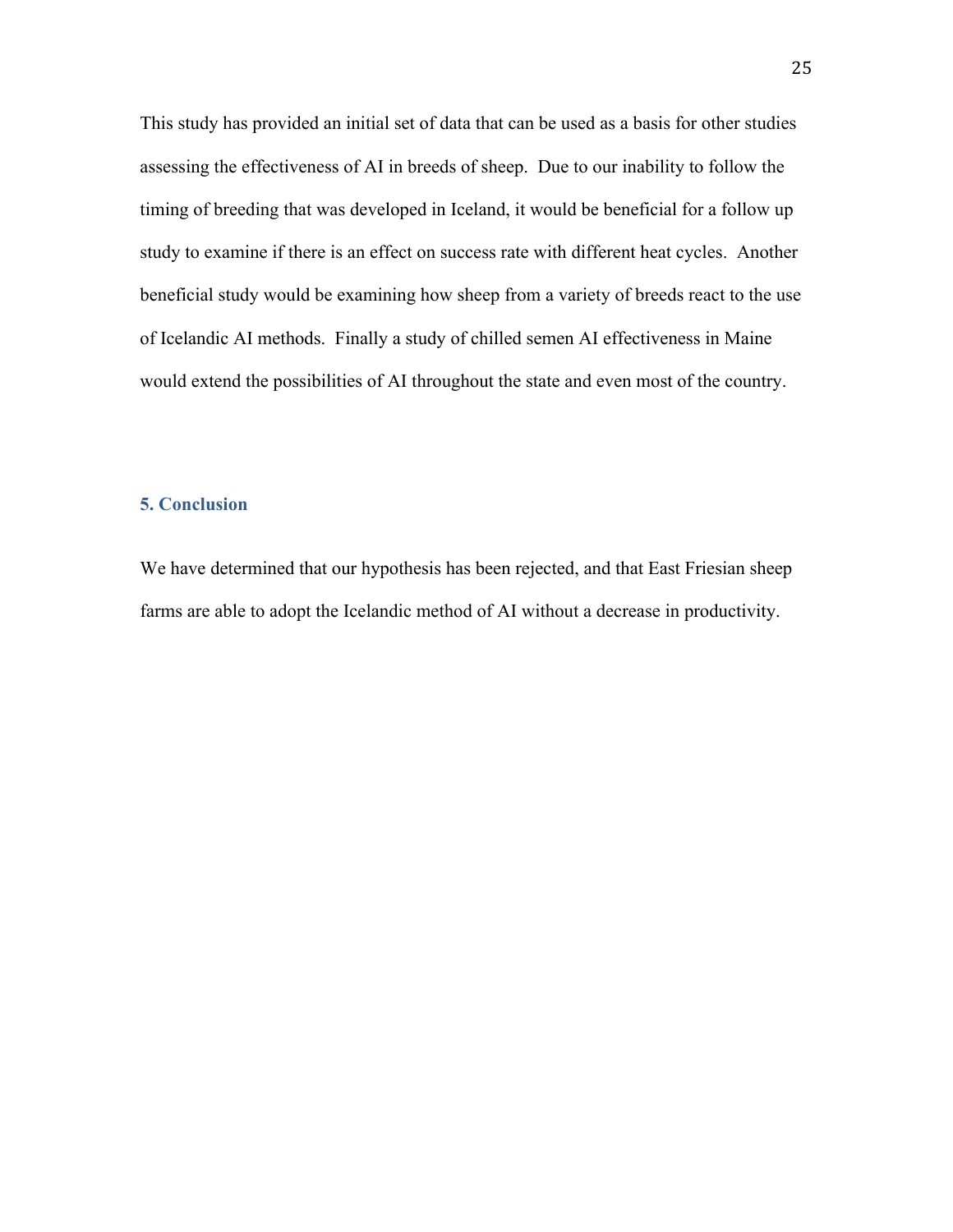### **References**

- [1]. Import regulations for infectious biological agents, infectious substances, and vectors. U. S. Government Publishing Office 2016 November 18, 2016;2016(November 21):1.
- [2]. Dyrmundsson OR, Jonmundsson JV, Olafsson T. The development of artificial insemination in sheep and goats in iceland. European Association for Animal Production 2007.
- [3]. Haresign W, Khalid M, Scaramuzzi R. Development of trans-cervical AI in sheep. Project report to HCC.
- [4]. Maxwell WM, Evans G, Mortimer ST, Gillan L, Gellatly ES, McPhie CA. Normal fertility in ewes after cervical insemination with frozen-thawed spermatozoa supplemented with seminal plasma. Reprod. Fertil. Dev. 1999;11:123-6.
- [5]. Donovan A, Hanrahan JP, Lally T, Boland MP, Byrne GP, Duffy P, et al. AI for sheep using frozen-thawed semen. Armis 2001; 4047.
- [6]. Donovan A, Hanrahan JP, Kummen E, Duffy P, Boland MP. Fertility in the ewe following cervical insemination with fresh or frozen-thawed semen at a natural or synchronised oestrus. Anim. Reprod. Sci. 2004;84:359-68.
- [7]. Knights M, Hoehn T, March D, Lewis P, Pate J, Dixon A, et al. Reproductive management in the ewe flock by induction or synchronization of estrus. (In press).
- [8]. Senger PL. Pathways to pregnancy and parturition. Third Edition. Redmon, OR 97756: Current Conceptions inc.; 2012.
- [9]. Restall BJ, Lightfoot RJ. The distribution of ciliated cells in the cervix of the ewe. Aust. J. Biol. Sci 1970;23:1265.
- [10]. Pathak D, Nagpal SK, Singh G. Scanning electron microscopic studies on uterus of sheep in follicular and luteal phases of estrous cycle. Indian J. Anim. Sci. 2008;78(12):1361; 1361,1364; 1364.
- [11]. Richardson L, Hanrahan JP, O'Hara L, Donovan A, Fair S, O'Sullivan M, et al. Ewe breed differences in fertility after cervical AI with frozen-thawed semen and associated differences in sperm penetration and physicochemical properties of cervical mucus. Anim. Repro. Sci. 2011;129:37-43.
- [12]. Ardon F, Suarez SS. Cryopreservation increases coating of bull sperm by seminal plasma binder of sperm proteins BSP1, BSP3, and BSP5. Reproduction 2013;146:111-7.
- [13]. Rickard JP, Pini T, Soleilhavoup C, Cognie J, Bathgate R. Seminal plasma aids the survival and cervical transit of epididymal ram spermatozoa. Repro. 2014;11;148
- [14]. Stefanov RG, Anev G, Abadjieva DV. Effect of different extenders and storage periods on motility and fertility of ram sperm. Macedonian Veterinary Review 2015;38(1):85; 85,89; 89.
- [15]. Rekha A, Zohara BF, Bari FY, Alam MGS. Comparisons of commercial triladyl and locally manufactured extenders for the chilling of semen and their effects on pregnancy rates after transcervical AI in bangladeshi indigenous (ovis aries) sheep. Animal Reproduction 2016;13(4):735; 735,742; 742.
- [16]. Martinus R, Molan P, Shannon P. Deleterious effect of seminal plasma in the cryopreservation of bovine spermatozoa. N. Z. J. Agric. Res. 1991;34(3):281; 281,285; 285.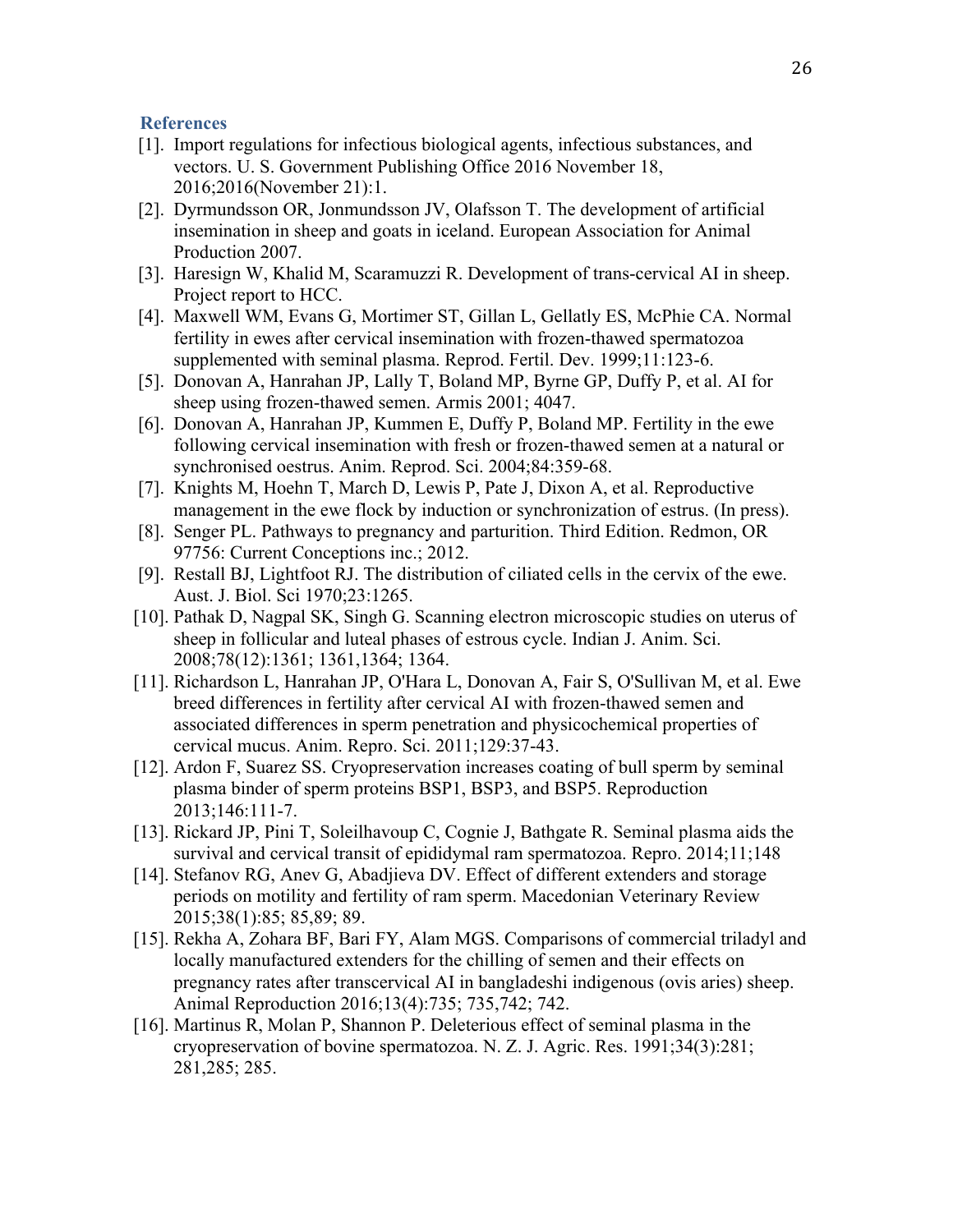- [17]. Moustacas VS, Xavier MN, Carvalho-Junior CA, Costa EA, Henry M, Santos RL. Effect of extender supplementation with various antimicrobial agents on viability of brucella ovis and actinobacillus seminis in cryopreserved ovine semen. Theriogenology 2010;74(8):1476-81.
- [18]. Liu Y, Breukink E. The membrane steps of bacterial cell wall synthesis as antibiotic targets. Antibiotics (Basel) 2016;5(3):28; 28.
- [19]. Prabhu D, Vidhyavathi R, Jeyakanthan J. Computational identification of potent inhibitors for streptomycin 3''-adenylyltransferase of serratia marcescens. Microb. Pathog. 2017;103:94-106.
- [20]. Jones AK, Gately RE, McFadden KK, Zinn SA, Govoni KE, Reed SA. Transabdominal ultrasound for detection of pregnancy, fetal and placental landmarks, and fetal age before day 45 of gestation in the sheep. Theriogenology 2016;85(5):939,45.e1.
- [21]. Wheaton JE, Carlson K, Windels H, Johnston L. CIDR: A new progesteronereleasing intravaginal device for induction of estrus and cycle control in sheep and goats. Anim. Reprod. Sci. 10;33(1-4):127; 127,141; 141.